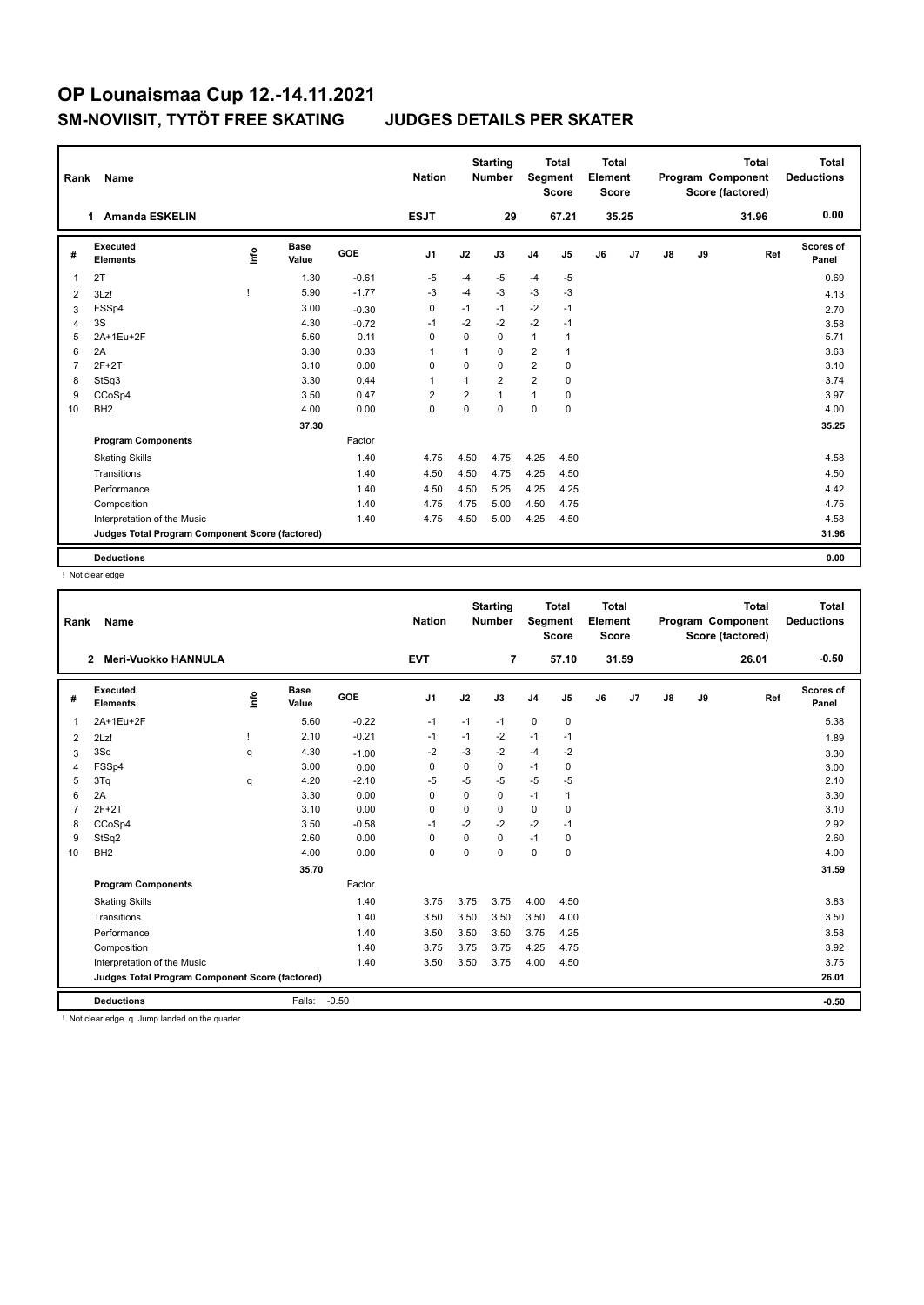| Rank | Name                                            |      |                      |            | <b>Nation</b>  |             | <b>Starting</b><br><b>Number</b> |                | <b>Total</b><br>Segment<br><b>Score</b> | <b>Total</b><br>Element<br><b>Score</b> |       |    |    | <b>Total</b><br>Program Component<br>Score (factored) | <b>Total</b><br><b>Deductions</b> |
|------|-------------------------------------------------|------|----------------------|------------|----------------|-------------|----------------------------------|----------------|-----------------------------------------|-----------------------------------------|-------|----|----|-------------------------------------------------------|-----------------------------------|
|      | <b>Emma ERHOLM</b><br>3                         |      |                      |            | <b>RAUTL</b>   |             | 27                               |                | 56.83                                   |                                         | 25.57 |    |    | 31.26                                                 | 0.00                              |
| #    | <b>Executed</b><br><b>Elements</b>              | ١nf٥ | <b>Base</b><br>Value | <b>GOE</b> | J <sub>1</sub> | J2          | J3                               | J <sub>4</sub> | J <sub>5</sub>                          | J6                                      | J7    | J8 | J9 | Ref                                                   | Scores of<br>Panel                |
| 1    | 2A                                              |      | 3.30                 | $-0.99$    | -4             | -3          | -2                               | $-2$           | $-4$                                    |                                         |       |    |    |                                                       | 2.31                              |
| 2    | 3S                                              |      | 4.30                 | $-1.29$    | $-3$           | -3          | -2                               | $-3$           | -3                                      |                                         |       |    |    |                                                       | 3.01                              |
| 3    | 1A                                              |      | 1.10                 | $-0.33$    | $-3$           | -3          | $-3$                             | $-3$           | $-3$                                    |                                         |       |    |    |                                                       | 0.77                              |
| 4    | FSSp3                                           |      | 2.60                 | 0.00       | $\overline{1}$ | 0           | 0                                | 0              | 0                                       |                                         |       |    |    |                                                       | 2.60                              |
| 5    | StSq2                                           |      | 2.60                 | 0.17       | $\mathbf 1$    | 0           | 1                                | 1              | 0                                       |                                         |       |    |    |                                                       | 2.77                              |
| 6    | $2F+2T$                                         |      | 3.10                 | 0.06       | $\Omega$       | $\Omega$    | 1                                | 0              | $\mathbf{1}$                            |                                         |       |    |    |                                                       | 3.16                              |
| 7    | $2Lz+2T$                                        |      | 3.40                 | 0.00       | 0              | $\mathbf 0$ | 0                                | 0              | 0                                       |                                         |       |    |    |                                                       | 3.40                              |
| 8    | 2F                                              |      | 1.80                 | 0.00       | 0              | 0           | 0                                | 0              | 0                                       |                                         |       |    |    |                                                       | 1.80                              |
| 9    | CCoSp2                                          |      | 2.50                 | 0.25       | $\overline{2}$ | 1           | 1                                | 1              | 1                                       |                                         |       |    |    |                                                       | 2.75                              |
| 10   | BA <sub>1</sub>                                 |      | 1.00                 | 0.00       | 0              | 0           | $\Omega$                         | 0              | 0                                       |                                         |       |    |    |                                                       | 1.00                              |
| 11   | BH <sub>1</sub>                                 |      | 2.00                 | 0.00       | 0              | 0           | 0                                | 0              | $\mathbf 0$                             |                                         |       |    |    |                                                       | 2.00                              |
|      |                                                 |      | 27.70                |            |                |             |                                  |                |                                         |                                         |       |    |    |                                                       | 25.57                             |
|      | <b>Program Components</b>                       |      |                      | Factor     |                |             |                                  |                |                                         |                                         |       |    |    |                                                       |                                   |
|      | <b>Skating Skills</b>                           |      |                      | 1.40       | 4.50           | 4.50        | 4.75                             | 4.75           | 4.25                                    |                                         |       |    |    |                                                       | 4.58                              |
|      | Transitions                                     |      |                      | 1.40       | 4.00           | 4.25        | 4.25                             | 4.50           | 4.25                                    |                                         |       |    |    |                                                       | 4.25                              |
|      | Performance                                     |      |                      | 1.40       | 4.00           | 4.00        | 4.75                             | 4.25           | 4.75                                    |                                         |       |    |    |                                                       | 4.33                              |
|      | Composition                                     |      |                      | 1.40       | 4.50           | 4.50        | 5.00                             | 5.00           | 4.75                                    |                                         |       |    |    |                                                       | 4.75                              |
|      | Interpretation of the Music                     |      |                      | 1.40       | 4.25           | 4.25        | 4.50                             | 4.50           | 4.50                                    |                                         |       |    |    |                                                       | 4.42                              |
|      | Judges Total Program Component Score (factored) |      |                      |            |                |             |                                  |                |                                         |                                         |       |    |    |                                                       | 31.26                             |
|      | <b>Deductions</b>                               |      |                      |            |                |             |                                  |                |                                         |                                         |       |    |    |                                                       | 0.00                              |

| Rank           | <b>Name</b>                                     |    |                      |         | <b>Nation</b>  |      | <b>Starting</b><br><b>Number</b> |                | <b>Total</b><br>Segment<br><b>Score</b> | <b>Total</b><br>Element<br><b>Score</b> |       |    |    | <b>Total</b><br>Program Component<br>Score (factored) | <b>Total</b><br><b>Deductions</b> |
|----------------|-------------------------------------------------|----|----------------------|---------|----------------|------|----------------------------------|----------------|-----------------------------------------|-----------------------------------------|-------|----|----|-------------------------------------------------------|-----------------------------------|
|                | <b>Emmi AHLSTEDT</b><br>4                       |    |                      |         | <b>ESJT</b>    |      | 10                               |                | 56.10                                   |                                         | 27.31 |    |    | 29.29                                                 | $-0.50$                           |
| #              | Executed<br><b>Elements</b>                     | ۴ů | <b>Base</b><br>Value | GOE     | J <sub>1</sub> | J2   | J3                               | J <sub>4</sub> | J <sub>5</sub>                          | J6                                      | J7    | J8 | J9 | Ref                                                   | Scores of<br>Panel                |
| 1              | 2A+2T+2Lo                                       |    | 6.30                 | 0.22    | 0              | 0    | $\mathbf{1}$                     | $\mathbf{1}$   | $\mathbf{1}$                            |                                         |       |    |    |                                                       | 6.52                              |
| $\overline{2}$ | 3S                                              |    | 4.30                 | $-2.01$ | $-5$           | $-5$ | -4                               | $-4$           | $-5$                                    |                                         |       |    |    |                                                       | 2.29                              |
| 3              | 1S                                              |    | 0.40                 | $-0.17$ | $-5$           | $-4$ | -4                               | $-3$           | $-5$                                    |                                         |       |    |    |                                                       | 0.23                              |
| 4              | FSSp2                                           |    | 2.30                 | $-0.08$ | 0              | 0    | 0                                | $-1$           | $-1$                                    |                                         |       |    |    |                                                       | 2.22                              |
| 5              | 2A                                              |    | 3.30                 | $-1.65$ | $-5$           | $-5$ | $-5$                             | $-5$           | $-5$                                    |                                         |       |    |    |                                                       | 1.65                              |
| 6              | StSq2                                           |    | 2.60                 | 0.09    | 0              | 0    | $\mathbf{1}$                     | 2              | 0                                       |                                         |       |    |    |                                                       | 2.69                              |
| $\overline{7}$ | $2Lz!+2Tq$                                      | -1 | 3.40                 | $-0.63$ | -3             | $-3$ | $-4$                             | $-2$           | -3                                      |                                         |       |    |    |                                                       | 2.77                              |
| 8              | 2F                                              |    | 1.80                 | 0.06    | 0              | 0    | $\mathbf{1}$                     | $\mathbf{1}$   | 0                                       |                                         |       |    |    |                                                       | 1.86                              |
| 9              | CCoSp4                                          |    | 3.50                 | 0.58    | $\overline{2}$ | 2    | $\overline{2}$                   | $\mathbf{1}$   | 0                                       |                                         |       |    |    |                                                       | 4.08                              |
| 10             | BA <sub>1</sub>                                 |    | 1.00                 | 0.00    | 0              | 0    | $\Omega$                         | 0              | 0                                       |                                         |       |    |    |                                                       | 1.00                              |
| 11             | BH <sub>1</sub>                                 |    | 2.00                 | 0.00    | $\mathbf 0$    | 0    | $\mathbf 0$                      | $\mathbf 0$    | $\mathbf 0$                             |                                         |       |    |    |                                                       | 2.00                              |
|                |                                                 |    | 30.90                |         |                |      |                                  |                |                                         |                                         |       |    |    |                                                       | 27.31                             |
|                | <b>Program Components</b>                       |    |                      | Factor  |                |      |                                  |                |                                         |                                         |       |    |    |                                                       |                                   |
|                | <b>Skating Skills</b>                           |    |                      | 1.40    | 4.00           | 4.00 | 4.50                             | 4.50           | 4.25                                    |                                         |       |    |    |                                                       | 4.25                              |
|                | Transitions                                     |    |                      | 1.40    | 3.75           | 4.00 | 4.50                             | 4.50           | 4.25                                    |                                         |       |    |    |                                                       | 4.25                              |
|                | Performance                                     |    |                      | 1.40    | 3.75           | 3.75 | 4.00                             | 4.00           | 4.00                                    |                                         |       |    |    |                                                       | 3.92                              |
|                | Composition                                     |    |                      | 1.40    | 4.25           | 4.00 | 4.25                             | 4.75           | 4.75                                    |                                         |       |    |    |                                                       | 4.42                              |
|                | Interpretation of the Music                     |    |                      | 1.40    | 4.00           | 3.75 | 4.00                             | 4.50           | 4.25                                    |                                         |       |    |    |                                                       | 4.08                              |
|                | Judges Total Program Component Score (factored) |    |                      |         |                |      |                                  |                |                                         |                                         |       |    |    |                                                       | 29.29                             |
|                | <b>Deductions</b>                               |    | Falls:               | $-0.50$ |                |      |                                  |                |                                         |                                         |       |    |    |                                                       | $-0.50$                           |

! Not clear edge q Jump landed on the quarter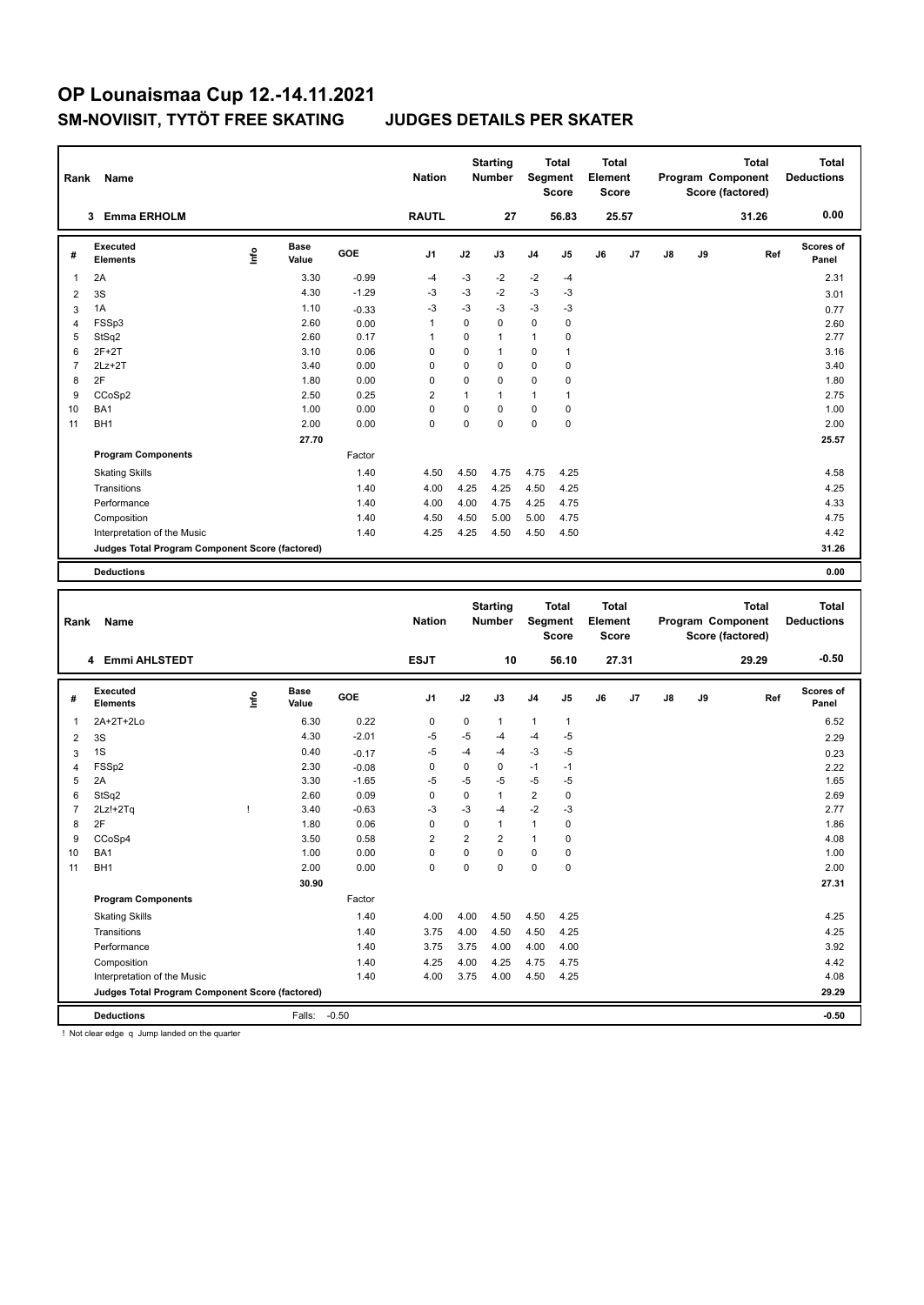|                | Rank<br>Name<br><b>Maisa UUTELA</b><br>5.       |          |                      |         |                |             | <b>Starting</b><br><b>Number</b> |                | <b>Total</b><br>Segment<br><b>Score</b> | <b>Total</b><br>Element<br><b>Score</b> |       |    |    | <b>Total</b><br>Program Component<br>Score (factored) | <b>Total</b><br><b>Deductions</b> |
|----------------|-------------------------------------------------|----------|----------------------|---------|----------------|-------------|----------------------------------|----------------|-----------------------------------------|-----------------------------------------|-------|----|----|-------------------------------------------------------|-----------------------------------|
|                |                                                 |          |                      |         | <b>TL</b>      |             | 3                                |                | 55.02                                   |                                         | 27.87 |    |    | 27.65                                                 | $-0.50$                           |
| #              | Executed<br><b>Elements</b>                     | ١nf٥     | <b>Base</b><br>Value | GOE     | J <sub>1</sub> | J2          | J3                               | J <sub>4</sub> | J <sub>5</sub>                          | J6                                      | J7    | J8 | J9 | Ref                                                   | Scores of<br>Panel                |
| 1              | 2A                                              |          | 3.30                 | 0.11    | 0              | $\mathbf 0$ | 0                                | $\mathbf{1}$   | $\mathbf{1}$                            |                                         |       |    |    |                                                       | 3.41                              |
| 2              | $3S<+2T$                                        | $\hat{}$ | 4.74                 | $-1.72$ | $-5$           | $-5$        | -4                               | $-5$           | $-5$                                    |                                         |       |    |    |                                                       | 3.02                              |
| 3              | 2Aq                                             | q        | 3.30                 | $-0.66$ | $-2$           | $-2$        | $-2$                             | $-1$           | $-2$                                    |                                         |       |    |    |                                                       | 2.64                              |
| $\overline{4}$ | FSSp4                                           |          | 3.00                 | 0.30    | 1              | 1           | $\overline{2}$                   | $\mathbf{1}$   | $\mathbf{1}$                            |                                         |       |    |    |                                                       | 3.30                              |
| 5              | StSq2                                           |          | 2.60                 | 0.17    | -1             | $\Omega$    | $\Omega$                         | $\mathbf{1}$   |                                         |                                         |       |    |    |                                                       | 2.77                              |
| 6              | 3S<                                             | $\prec$  | 3.44                 | $-1.72$ | $-5$           | $-5$        | $-5$                             | $-5$           | $-5$                                    |                                         |       |    |    |                                                       | 1.72                              |
| $\overline{7}$ | 2F+2T+2Loq                                      | q        | 4.80                 | $-0.60$ | $-4$           | $-4$        | $-4$                             | $-2$           | $-2$                                    |                                         |       |    |    |                                                       | 4.20                              |
| 8              | CCoSp4                                          |          | 3.50                 | 0.35    | $\overline{1}$ | 1           | $\mathbf{1}$                     | 1              | 0                                       |                                         |       |    |    |                                                       | 3.85                              |
| 9              | 2Lz                                             |          | 2.10                 | $-0.14$ | 0              | $-1$        | $-1$                             | $-1$           | 0                                       |                                         |       |    |    |                                                       | 1.96                              |
| 10             | BA <sub>1</sub>                                 |          | 1.00                 | 0.00    | $\mathbf 0$    | $\mathbf 0$ | $\mathbf 0$                      | $\mathbf 0$    | $\mathbf 0$                             |                                         |       |    |    |                                                       | 1.00                              |
|                |                                                 |          | 31.78                |         |                |             |                                  |                |                                         |                                         |       |    |    |                                                       | 27.87                             |
|                | <b>Program Components</b>                       |          |                      | Factor  |                |             |                                  |                |                                         |                                         |       |    |    |                                                       |                                   |
|                | <b>Skating Skills</b>                           |          |                      | 1.40    | 4.00           | 3.75        | 3.75                             | 4.00           | 4.25                                    |                                         |       |    |    |                                                       | 3.92                              |
|                | Transitions                                     |          |                      | 1.40    | 3.75           | 3.50        | 3.50                             | 4.25           | 4.00                                    |                                         |       |    |    |                                                       | 3.75                              |
|                | Performance                                     |          |                      | 1.40    | 3.75           | 3.75        | 3.75                             | 4.00           | 4.50                                    |                                         |       |    |    |                                                       | 3.83                              |
|                | Composition                                     |          |                      | 1.40    | 4.25           | 3.75        | 3.75                             | 4.50           | 4.50                                    |                                         |       |    |    |                                                       | 4.17                              |
|                | Interpretation of the Music                     |          |                      | 1.40    | 4.00           | 3.50        | 3.75                             | 4.50           | 4.50                                    |                                         |       |    |    |                                                       | 4.08                              |
|                | Judges Total Program Component Score (factored) |          |                      |         |                |             |                                  |                |                                         |                                         |       |    |    |                                                       | 27.65                             |
|                | <b>Deductions</b>                               |          | Falls:               | $-0.50$ |                |             |                                  |                |                                         |                                         |       |    |    |                                                       | $-0.50$                           |

< Under-rotated jump q Jump landed on the quarter

| Rank           | <b>Name</b>                                     |            |               |         | <b>Nation</b>  |             | <b>Starting</b><br><b>Number</b> | Segment        | <b>Total</b><br><b>Score</b> | Total<br>Element<br><b>Score</b> |       |               |    | <b>Total</b><br>Program Component<br>Score (factored) | Total<br><b>Deductions</b> |
|----------------|-------------------------------------------------|------------|---------------|---------|----------------|-------------|----------------------------------|----------------|------------------------------|----------------------------------|-------|---------------|----|-------------------------------------------------------|----------------------------|
|                | <b>Oona KAUPPINEN</b><br>6                      |            |               |         | <b>TTK</b>     |             | 20                               |                | 53.73                        |                                  | 23.54 |               |    | 30.69                                                 | $-0.50$                    |
| #              | Executed<br><b>Elements</b>                     | <b>Lin</b> | Base<br>Value | GOE     | J <sub>1</sub> | J2          | J3                               | J <sub>4</sub> | J <sub>5</sub>               | J6                               | J7    | $\mathsf{J}8$ | J9 | Ref                                                   | Scores of<br>Panel         |
| $\overline{1}$ | 2A<                                             | $\prec$    | 2.64          | $-1.32$ | $-5$           | $-5$        | $-5$                             | $-5$           | $-5$                         |                                  |       |               |    |                                                       | 1.32                       |
| 2              | 2F+2Lo<+2Lo<                                    | $\prec$    | 4.52          | $-0.72$ | $-4$           | -4          | $-4$                             | $-4$           | $-3$                         |                                  |       |               |    |                                                       | 3.80                       |
| 3              | 2Lz                                             |            | 2.10          | 0.21    | $\mathbf{1}$   | 1           | $\mathbf{1}$                     | $\mathbf{1}$   | 1                            |                                  |       |               |    |                                                       | 2.31                       |
| 4              | 2A<                                             | $\prec$    | 2.64          | $-1.32$ | $-5$           | $-5$        | $-4$                             | $-5$           | $-5$                         |                                  |       |               |    |                                                       | 1.32                       |
| 5              | FSSp4                                           |            | 3.00          | $-0.20$ | $-1$           | 0           | $-1$                             | $-1$           | 0                            |                                  |       |               |    |                                                       | 2.80                       |
| 6              | StSq3                                           |            | 3.30          | 0.11    | $\mathbf 0$    | $\mathbf 0$ | $\mathbf{1}$                     | $\mathbf 0$    | 1                            |                                  |       |               |    |                                                       | 3.41                       |
| $\overline{7}$ | $2Lz + 2Tq$                                     | q          | 3.40          | $-0.42$ | $-2$           | $-2$        | $-2$                             | $-2$           | $-1$                         |                                  |       |               |    |                                                       | 2.98                       |
| 8              | 2F                                              |            | 1.80          | 0.18    | $\mathbf{1}$   | $\Omega$    | $\mathbf{1}$                     | $\mathbf{1}$   | 1                            |                                  |       |               |    |                                                       | 1.98                       |
| 9              | CCoSp4                                          |            | 3.50          | 0.12    | $\mathbf{1}$   | $\Omega$    | $\Omega$                         | 1              | $\Omega$                     |                                  |       |               |    |                                                       | 3.62                       |
|                |                                                 |            | 26.90         |         |                |             |                                  |                |                              |                                  |       |               |    |                                                       | 23.54                      |
|                | <b>Program Components</b>                       |            |               | Factor  |                |             |                                  |                |                              |                                  |       |               |    |                                                       |                            |
|                | <b>Skating Skills</b>                           |            |               | 1.40    | 4.50           | 4.25        | 4.75                             | 4.75           | 4.75                         |                                  |       |               |    |                                                       | 4.67                       |
|                | Transitions                                     |            |               | 1.40    | 4.25           | 4.00        | 4.50                             | 4.25           | 4.25                         |                                  |       |               |    |                                                       | 4.25                       |
|                | Performance                                     |            |               | 1.40    | 4.00           | 4.00        | 4.25                             | 4.25           | 4.75                         |                                  |       |               |    |                                                       | 4.17                       |
|                | Composition                                     |            |               | 1.40    | 4.50           | 4.25        | 4.50                             | 4.50           | 5.00                         |                                  |       |               |    |                                                       | 4.50                       |
|                | Interpretation of the Music                     |            |               | 1.40    | 4.25           | 4.00        | 4.25                             | 4.50           | 4.75                         |                                  |       |               |    |                                                       | 4.33                       |
|                | Judges Total Program Component Score (factored) |            |               |         |                |             |                                  |                |                              |                                  |       |               |    |                                                       | 30.69                      |
|                | <b>Deductions</b>                               |            | Falls:        | $-0.50$ |                |             |                                  |                |                              |                                  |       |               |    |                                                       | $-0.50$                    |

< Under-rotated jump q Jump landed on the quarter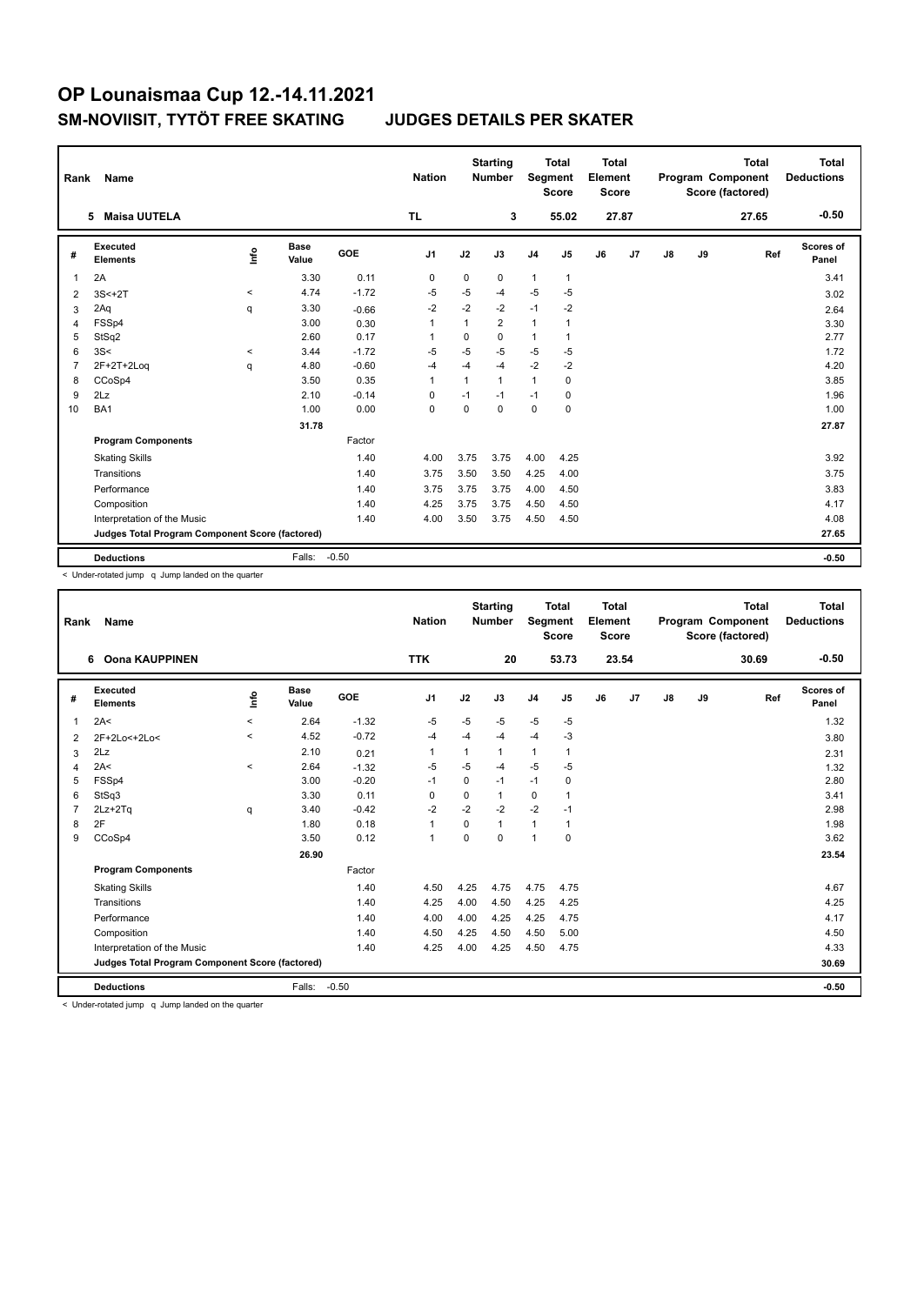| Rank           | Name                                            |      | <b>Nation</b>        |         | <b>Starting</b><br><b>Number</b> | Segment  | <b>Total</b><br><b>Score</b> | Total<br>Element<br><b>Score</b> |              |    |       | <b>Total</b><br>Program Component<br>Score (factored) | Total<br><b>Deductions</b> |       |                    |
|----------------|-------------------------------------------------|------|----------------------|---------|----------------------------------|----------|------------------------------|----------------------------------|--------------|----|-------|-------------------------------------------------------|----------------------------|-------|--------------------|
|                | 7 Tia PYHÄJOKI                                  |      |                      |         | <b>HTL</b>                       |          | 26                           |                                  | 52.38        |    | 25.21 |                                                       |                            | 27.17 | 0.00               |
| #              | <b>Executed</b><br><b>Elements</b>              | ١nf٥ | <b>Base</b><br>Value | GOE     | J <sub>1</sub>                   | J2       | J3                           | J <sub>4</sub>                   | J5           | J6 | J7    | J8                                                    | J9                         | Ref   | Scores of<br>Panel |
| 1              | 2A                                              |      | 3.30                 | 0.00    | $\Omega$                         | $\Omega$ | $\Omega$                     | 0                                | $\mathbf 0$  |    |       |                                                       |                            |       | 3.30               |
| 2              | 3Lo<<                                           | <<   | 1.70                 | $-0.85$ | $-5$                             | $-5$     | $-5$                         | $-5$                             | $-5$         |    |       |                                                       |                            |       | 0.85               |
| 3              | FSSp4                                           |      | 3.00                 | 0.00    | $\Omega$                         | 0        | $\Omega$                     | $\mathbf 0$                      | $\mathbf{1}$ |    |       |                                                       |                            |       | 3.00               |
| 4              | 2Fe+2T                                          | e    | 2.74                 | $-0.43$ | -3                               | $-3$     | $-3$                         | $-3$                             | $-2$         |    |       |                                                       |                            |       | 2.31               |
| 5              | 2A                                              |      | 3.30                 | $-0.66$ | $-2$                             | $-2$     | $-2$                         | $-2$                             | $-1$         |    |       |                                                       |                            |       | 2.64               |
| 6              | 2Lz+2Lo+2T                                      |      | 5.10                 | $-0.49$ | $-2$                             | $-3$     | $-3$                         | $-2$                             | $-1$         |    |       |                                                       |                            |       | 4.61               |
| $\overline{7}$ | 2Lz                                             |      | 2.10                 | $-0.21$ | $-1$                             | $-1$     | $-1$                         | $-1$                             | $-1$         |    |       |                                                       |                            |       | 1.89               |
| 8              | CCoSp4                                          |      | 3.50                 | $-0.23$ | $-1$                             | $-1$     | $\Omega$                     | 0                                | $-1$         |    |       |                                                       |                            |       | 3.27               |
| 9              | StSq2                                           |      | 2.60                 | $-0.26$ | $-1$                             | $-1$     | $-2$                         | $-1$                             | $-1$         |    |       |                                                       |                            |       | 2.34               |
| 10             | BA <sub>1</sub>                                 |      | 1.00                 | 0.00    | 0                                | $\Omega$ | $\Omega$                     | 0                                | $\mathbf 0$  |    |       |                                                       |                            |       | 1.00               |
|                |                                                 |      | 28.34                |         |                                  |          |                              |                                  |              |    |       |                                                       |                            |       | 25.21              |
|                | <b>Program Components</b>                       |      |                      | Factor  |                                  |          |                              |                                  |              |    |       |                                                       |                            |       |                    |
|                | <b>Skating Skills</b>                           |      |                      | 1.40    | 3.75                             | 3.75     | 3.75                         | 3.75                             | 4.25         |    |       |                                                       |                            |       | 3.75               |
|                | Transitions                                     |      |                      | 1.40    | 3.75                             | 3.75     | 3.50                         | 4.00                             | 4.00         |    |       |                                                       |                            |       | 3.83               |
|                | Performance                                     |      |                      | 1.40    | 3.50                             | 3.50     | 4.00                         | 4.00                             | 4.50         |    |       |                                                       |                            |       | 3.83               |
|                | Composition                                     |      |                      | 1.40    | 3.75                             | 3.75     | 4.00                         | 4.25                             | 4.75         |    |       |                                                       |                            |       | 4.00               |
|                | Interpretation of the Music                     |      |                      | 1.40    | 3.75                             | 3.50     | 4.00                         | 4.25                             | 4.50         |    |       |                                                       |                            |       | 4.00               |
|                | Judges Total Program Component Score (factored) |      |                      |         |                                  |          |                              |                                  |              |    |       |                                                       |                            |       | 27.17              |
|                | <b>Deductions</b>                               |      |                      |         |                                  |          |                              |                                  |              |    |       |                                                       |                            |       | 0.00               |

<< Downgraded jump e Wrong edge

| Rank           | Name                                            |      |                      |         | <b>Nation</b>  |                | <b>Starting</b><br><b>Number</b> | Segment        | Total<br><b>Score</b> | <b>Total</b><br>Element<br><b>Score</b> |       |               |    | <b>Total</b><br>Program Component<br>Score (factored) | <b>Total</b><br><b>Deductions</b> |
|----------------|-------------------------------------------------|------|----------------------|---------|----------------|----------------|----------------------------------|----------------|-----------------------|-----------------------------------------|-------|---------------|----|-------------------------------------------------------|-----------------------------------|
|                | Enrika MÄKI<br>8                                |      |                      |         | <b>SALPA</b>   |                | 21                               |                | 51.42                 |                                         | 23.31 |               |    | 28.11                                                 | 0.00                              |
| #              | Executed<br><b>Elements</b>                     | Info | <b>Base</b><br>Value | GOE     | J <sub>1</sub> | J2             | J3                               | J <sub>4</sub> | J5                    | J6                                      | J7    | $\mathsf{J}8$ | J9 | Ref                                                   | <b>Scores of</b><br>Panel         |
| 1              | $2F+2T$                                         |      | 3.10                 | 0.12    | $\mathbf{1}$   | 1              | 1                                | $\mathbf 0$    | 0                     |                                         |       |               |    |                                                       | 3.22                              |
| 2              | 2Lo                                             |      | 1.70                 | 0.23    | $\mathbf{1}$   | $\overline{2}$ | $\overline{2}$                   | $\mathbf{1}$   | 0                     |                                         |       |               |    |                                                       | 1.93                              |
| 3              | 2Lz+2T+2Lo                                      |      | 5.10                 | 0.00    | 0              | $\Omega$       | $\Omega$                         | $-2$           | 0                     |                                         |       |               |    |                                                       | 5.10                              |
| 4              | 1A                                              |      | 1.10                 | 0.00    | 0              | 0              | 0                                | $\mathbf{1}$   | 0                     |                                         |       |               |    |                                                       | 1.10                              |
| 5              | FCSSp3                                          |      | 2.60                 | $-0.09$ | 0              | 0              | $-1$                             | $\mathbf 0$    | $-1$                  |                                         |       |               |    |                                                       | 2.51                              |
| 6              | StSq2                                           |      | 2.60                 | 0.09    | $\Omega$       | $\Omega$       | $\mathbf{1}$                     | $\mathbf{1}$   | $-1$                  |                                         |       |               |    |                                                       | 2.69                              |
| $\overline{7}$ | 2F                                              |      | 1.80                 | 0.00    | $\mathbf 0$    | $\Omega$       | $\Omega$                         | $\mathbf 0$    | $\mathbf 0$           |                                         |       |               |    |                                                       | 1.80                              |
| 8              | 2Lz                                             |      | 2.10                 | $-0.14$ | 0              | $-1$           | 0                                | $-1$           | $-1$                  |                                         |       |               |    |                                                       | 1.96                              |
| 9              | CCoSp3                                          |      | 3.00                 | 0.00    | $\mathbf{1}$   | $\Omega$       | 0                                | $\mathbf 0$    | $\mathbf 0$           |                                         |       |               |    |                                                       | 3.00                              |
|                |                                                 |      | 23.10                |         |                |                |                                  |                |                       |                                         |       |               |    |                                                       | 23.31                             |
|                | <b>Program Components</b>                       |      |                      | Factor  |                |                |                                  |                |                       |                                         |       |               |    |                                                       |                                   |
|                | <b>Skating Skills</b>                           |      |                      | 1.40    | 4.00           | 4.00           | 4.00                             | 4.25           | 4.00                  |                                         |       |               |    |                                                       | 4.00                              |
|                | Transitions                                     |      |                      | 1.40    | 3.50           | 3.50           | 3.75                             | 4.00           | 4.00                  |                                         |       |               |    |                                                       | 3.75                              |
|                | Performance                                     |      |                      | 1.40    | 3.75           | 4.00           | 4.00                             | 4.50           | 4.25                  |                                         |       |               |    |                                                       | 4.08                              |
|                | Composition                                     |      |                      | 1.40    | 4.00           | 4.00           | 4.00                             | 4.75           | 4.50                  |                                         |       |               |    |                                                       | 4.17                              |
|                | Interpretation of the Music                     |      |                      | 1.40    | 3.75           | 3.75           | 4.25                             | 4.50           | 4.25                  |                                         |       |               |    |                                                       | 4.08                              |
|                | Judges Total Program Component Score (factored) |      |                      |         |                |                |                                  |                |                       |                                         |       |               |    |                                                       | 28.11                             |
|                | <b>Deductions</b>                               |      |                      |         |                |                |                                  |                |                       |                                         |       |               |    |                                                       | 0.00                              |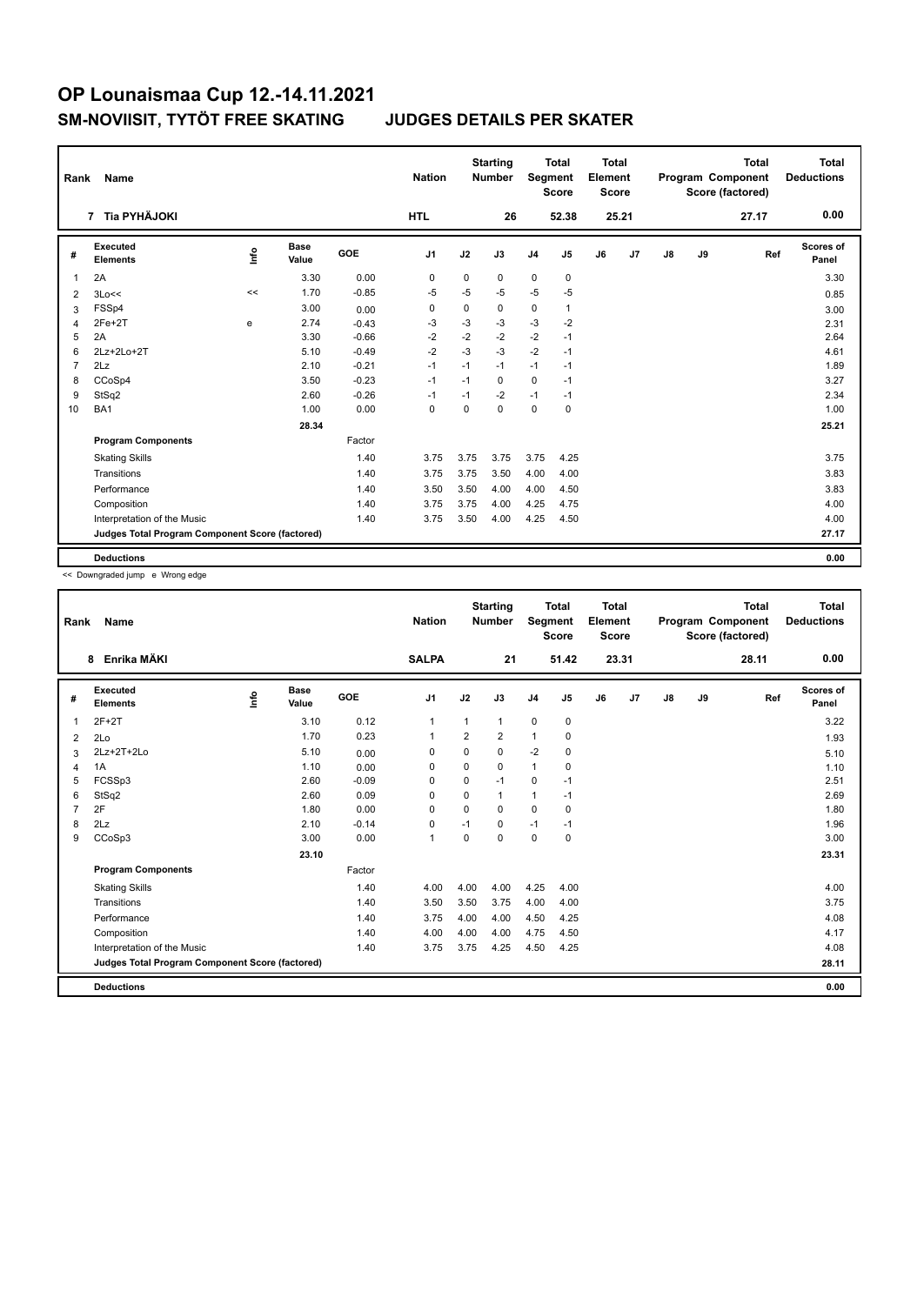| Rank           | Name                                            |      |                      |         | <b>Nation</b>  |             | <b>Starting</b><br><b>Number</b> | Segment        | <b>Total</b><br><b>Score</b> | <b>Total</b><br>Element<br><b>Score</b> |                |    |    | <b>Total</b><br>Program Component<br>Score (factored) | <b>Total</b><br><b>Deductions</b> |
|----------------|-------------------------------------------------|------|----------------------|---------|----------------|-------------|----------------------------------|----------------|------------------------------|-----------------------------------------|----------------|----|----|-------------------------------------------------------|-----------------------------------|
|                | Sara PAHKAMAA<br>9                              |      |                      |         | <b>ETK</b>     |             | 14                               |                | 49.97                        |                                         | 22.58          |    |    | 27.89                                                 | $-0.50$                           |
| #              | Executed<br><b>Elements</b>                     | lnfo | <b>Base</b><br>Value | GOE     | J <sub>1</sub> | J2          | J3                               | J <sub>4</sub> | J5                           | J6                                      | J <sub>7</sub> | J8 | J9 | Ref                                                   | <b>Scores of</b><br>Panel         |
| 1              | $2F+2T+2Lo$                                     |      | 4.80                 | $-0.42$ | $-2$           | $-3$        | $-3$                             | $-2$           | $-2$                         |                                         |                |    |    |                                                       | 4.38                              |
| 2              | 2Lz                                             |      | 2.10                 | $-0.42$ | $-2$           | $-3$        | $-2$                             | $-2$           | $-1$                         |                                         |                |    |    |                                                       | 1.68                              |
| 3              | 1A                                              |      | 1.10                 | 0.00    | 0              | 0           | 0                                | 0              | 0                            |                                         |                |    |    |                                                       | 1.10                              |
| 4              | FSSp4                                           |      | 3.00                 | 0.00    | 0              | $-1$        | $\Omega$                         | 0              | $\mathbf 0$                  |                                         |                |    |    |                                                       | 3.00                              |
| 5              | $2F+2T$                                         |      | 3.10                 | 0.00    | $\Omega$       | $\mathbf 0$ | $\Omega$                         | 1              | 0                            |                                         |                |    |    |                                                       | 3.10                              |
| 6              | 2Lo                                             |      | 1.70                 | 0.00    | 0              | $-1$        | $\mathbf 0$                      | 0              | $\mathbf 0$                  |                                         |                |    |    |                                                       | 1.70                              |
| $\overline{7}$ | StSq2                                           |      | 2.60                 | 0.00    | $\Omega$       | $-1$        | $\Omega$                         | 0              | 0                            |                                         |                |    |    |                                                       | 2.60                              |
| 8              | 2Lzq                                            | q    | 2.10                 | $-1.05$ | $-5$           | $-5$        | -5                               | $-5$           | $-5$                         |                                         |                |    |    |                                                       | 1.05                              |
| 9              | CCoSp4                                          |      | 3.50                 | 0.47    | $\overline{2}$ | 1           | 1                                | $\overline{2}$ | $\overline{1}$               |                                         |                |    |    |                                                       | 3.97                              |
|                |                                                 |      | 24.00                |         |                |             |                                  |                |                              |                                         |                |    |    |                                                       | 22.58                             |
|                | <b>Program Components</b>                       |      |                      | Factor  |                |             |                                  |                |                              |                                         |                |    |    |                                                       |                                   |
|                | <b>Skating Skills</b>                           |      |                      | 1.40    | 4.00           | 3.75        | 3.75                             | 3.75           | 4.25                         |                                         |                |    |    |                                                       | 3.83                              |
|                | Transitions                                     |      |                      | 1.40    | 3.75           | 3.75        | 3.75                             | 3.75           | 4.00                         |                                         |                |    |    |                                                       | 3.75                              |
|                | Performance                                     |      |                      | 1.40    | 3.75           | 4.00        | 4.00                             | 3.75           | 4.50                         |                                         |                |    |    |                                                       | 3.92                              |
|                | Composition                                     |      |                      | 1.40    | 4.25           | 4.00        | 4.25                             | 4.25           | 4.75                         |                                         |                |    |    |                                                       | 4.25                              |
|                | Interpretation of the Music                     |      |                      | 1.40    | 4.25           | 3.75        | 4.00                             | 4.25           | 4.50                         |                                         |                |    |    |                                                       | 4.17                              |
|                | Judges Total Program Component Score (factored) |      |                      |         |                |             |                                  |                |                              |                                         |                |    |    |                                                       | 27.89                             |
|                | <b>Deductions</b>                               |      | Falls:               | $-0.50$ |                |             |                                  |                |                              |                                         |                |    |    |                                                       | $-0.50$                           |

q Jump landed on the quarter

| Rank           | Name                                            |                                  |               |         | <b>Nation</b>  |             | <b>Starting</b><br><b>Number</b> | Segment        | <b>Total</b><br><b>Score</b> | Total<br>Element<br><b>Score</b> |       |               |    | <b>Total</b><br>Program Component<br>Score (factored) | Total<br><b>Deductions</b> |
|----------------|-------------------------------------------------|----------------------------------|---------------|---------|----------------|-------------|----------------------------------|----------------|------------------------------|----------------------------------|-------|---------------|----|-------------------------------------------------------|----------------------------|
|                | Enny-Fiia VEHKAOJA<br>10                        |                                  |               |         | <b>PORIT</b>   |             | 1                                |                | 49.08                        |                                  | 23.68 |               |    | 25.90                                                 | $-0.50$                    |
| #              | Executed<br><b>Elements</b>                     | $\mathop{\mathsf{Irr}}\nolimits$ | Base<br>Value | GOE     | J <sub>1</sub> | J2          | J3                               | J <sub>4</sub> | J5                           | J6                               | J7    | $\mathsf{J}8$ | J9 | Ref                                                   | Scores of<br>Panel         |
| 1              | 2A                                              |                                  | 3.30          | $-1.65$ | $-5$           | $-5$        | $-5$                             | $-4$           | $-5$                         |                                  |       |               |    |                                                       | 1.65                       |
| 2              | $2S+2T+2Lo$                                     |                                  | 4.30          | 0.00    | 0              | $\Omega$    | 0                                | $\mathbf 0$    | 0                            |                                  |       |               |    |                                                       | 4.30                       |
| 3              | 2Lz                                             |                                  | 2.10          | 0.00    | 0              | $\Omega$    | $-1$                             | $\Omega$       | 0                            |                                  |       |               |    |                                                       | 2.10                       |
| 4              | FCSp3                                           |                                  | 2.80          | $-0.37$ | $-2$           | $-1$        | $-1$                             | $\mathbf{1}$   | $-2$                         |                                  |       |               |    |                                                       | 2.43                       |
| 5              | StSq2                                           |                                  | 2.60          | 0.00    | $\Omega$       | $\Omega$    | $\Omega$                         | $\mathbf 0$    | $-1$                         |                                  |       |               |    |                                                       | 2.60                       |
| 6              | $2F+2T$                                         |                                  | 3.10          | 0.00    | 0              | $\Omega$    | 0                                | $\mathbf 0$    | 0                            |                                  |       |               |    |                                                       | 3.10                       |
| $\overline{7}$ | 2F                                              |                                  | 1.80          | 0.00    | 0              | $\Omega$    | 0                                | $\mathbf 0$    | 0                            |                                  |       |               |    |                                                       | 1.80                       |
| 8              | CCoSp3                                          |                                  | 3.00          | 0.00    | 0              | $\Omega$    | $\Omega$                         | $-2$           | $\mathbf 0$                  |                                  |       |               |    |                                                       | 3.00                       |
| 9              | 2Lo                                             |                                  | 1.70          | 0.00    | 0              | $\mathbf 0$ | $\Omega$                         | $\mathbf 0$    | 0                            |                                  |       |               |    |                                                       | 1.70                       |
| 10             | BA <sub>1</sub>                                 |                                  | 1.00          | 0.00    | $\mathbf 0$    | $\mathbf 0$ | 0                                | $\mathbf 0$    | $\mathbf 0$                  |                                  |       |               |    |                                                       | 1.00                       |
|                |                                                 |                                  | 25.70         |         |                |             |                                  |                |                              |                                  |       |               |    |                                                       | 23.68                      |
|                | <b>Program Components</b>                       |                                  |               | Factor  |                |             |                                  |                |                              |                                  |       |               |    |                                                       |                            |
|                | <b>Skating Skills</b>                           |                                  |               | 1.40    | 3.75           | 3.75        | 3.75                             | 4.00           | 4.00                         |                                  |       |               |    |                                                       | 3.83                       |
|                | Transitions                                     |                                  |               | 1.40    | 3.25           | 3.50        | 3.50                             | 3.75           | 3.50                         |                                  |       |               |    |                                                       | 3.50                       |
|                | Performance                                     |                                  |               | 1.40    | 3.25           | 3.50        | 3.25                             | 3.75           | 3.75                         |                                  |       |               |    |                                                       | 3.50                       |
|                | Composition                                     |                                  |               | 1.40    | 3.50           | 3.75        | 3.75                             | 4.25           | 4.25                         |                                  |       |               |    |                                                       | 3.92                       |
|                | Interpretation of the Music                     |                                  |               | 1.40    | 3.75           | 3.50        | 3.50                             | 4.00           | 4.00                         |                                  |       |               |    |                                                       | 3.75                       |
|                | Judges Total Program Component Score (factored) |                                  |               |         |                |             |                                  |                |                              |                                  |       |               |    |                                                       | 25.90                      |
|                | <b>Deductions</b>                               |                                  | Falls:        | $-0.50$ |                |             |                                  |                |                              |                                  |       |               |    |                                                       | $-0.50$                    |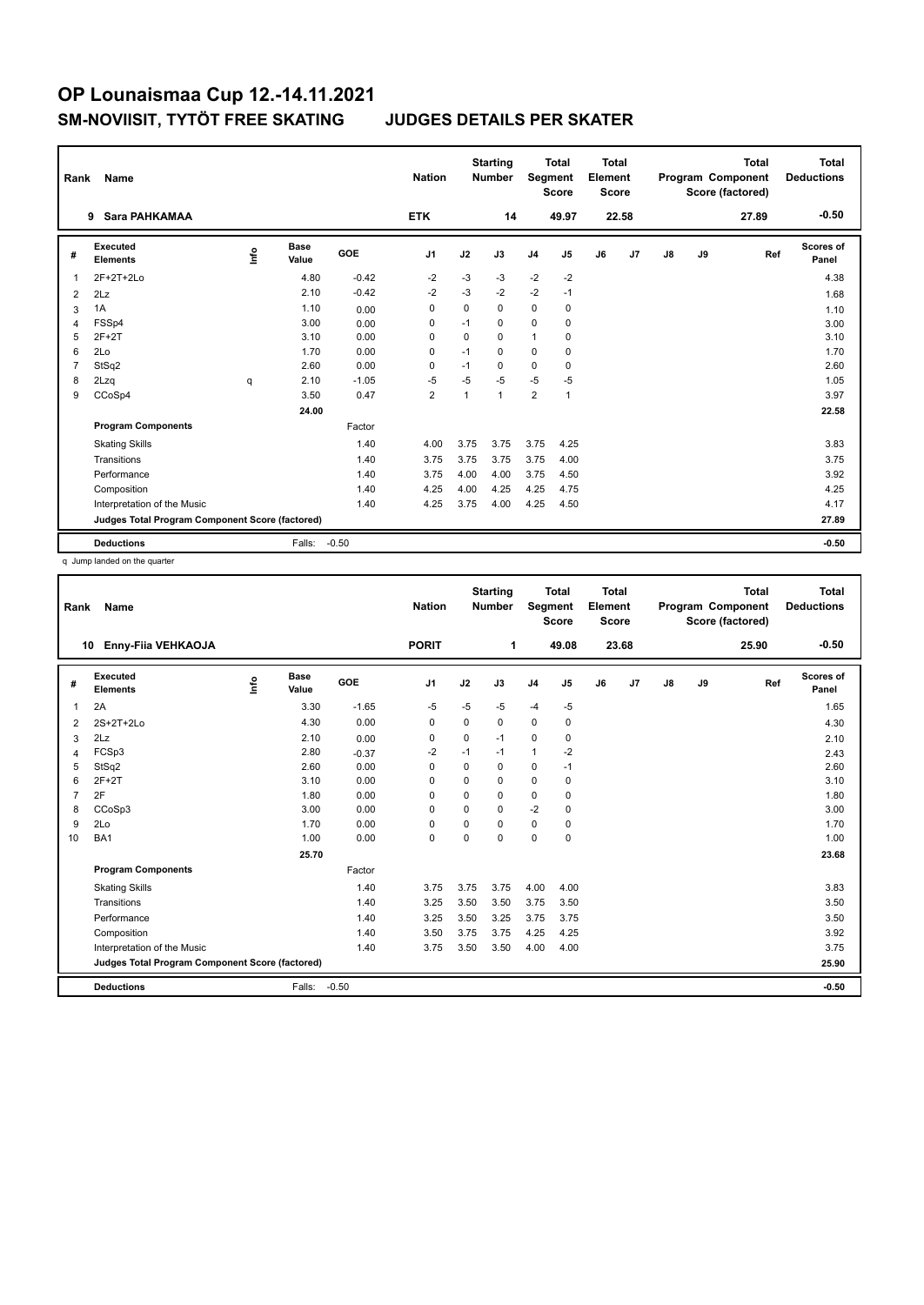| Rank           | Name                                            |          |                      |         | <b>Nation</b>  |             | <b>Starting</b><br><b>Number</b> | Segment        | <b>Total</b><br><b>Score</b> | <b>Total</b><br>Element<br><b>Score</b> |                |               |    | <b>Total</b><br>Program Component<br>Score (factored) | <b>Total</b><br><b>Deductions</b> |
|----------------|-------------------------------------------------|----------|----------------------|---------|----------------|-------------|----------------------------------|----------------|------------------------------|-----------------------------------------|----------------|---------------|----|-------------------------------------------------------|-----------------------------------|
|                | <b>Lidia HAULA</b><br>11                        |          |                      |         | <b>RAUTL</b>   |             | $\overline{2}$                   |                | 48.76                        |                                         | 21.85          |               |    | 27.41                                                 | $-0.50$                           |
| #              | Executed<br><b>Elements</b>                     | lnfo     | <b>Base</b><br>Value | GOE     | J <sub>1</sub> | J2          | J3                               | J <sub>4</sub> | J5                           | J6                                      | J <sub>7</sub> | $\mathsf{J}8$ | J9 | Ref                                                   | Scores of<br>Panel                |
| -1             | 2A                                              |          | 3.30                 | 0.00    | 0              | $\mathbf 0$ | 0                                | $-1$           | 0                            |                                         |                |               |    |                                                       | 3.30                              |
| $\overline{2}$ | 3S<                                             | $\hat{}$ | 3.44                 | $-1.03$ | $-3$           | $-3$        | $-3$                             | $-3$           | $-2$                         |                                         |                |               |    |                                                       | 2.41                              |
| 3              | 2A<                                             | $\,<\,$  | 2.64                 | $-1.32$ | $-5$           | -5          | $-5$                             | $-5$           | $-5$                         |                                         |                |               |    |                                                       | 1.32                              |
| 4              | FSSp3                                           |          | 2.60                 | 0.00    | $\Omega$       | 0           | $\mathbf{1}$                     | 0              | 0                            |                                         |                |               |    |                                                       | 2.60                              |
| 5              | $2F+2Lo$                                        |          | 3.50                 | $-0.24$ | $-1$           | $-2$        | $-2$                             | $-1$           | $-1$                         |                                         |                |               |    |                                                       | 3.26                              |
| 6              | StSq2                                           |          | 2.60                 | 0.09    | 0              | $\mathbf 0$ | $\mathbf{1}$                     | $\mathbf{1}$   | 0                            |                                         |                |               |    |                                                       | 2.69                              |
| $\overline{7}$ | 2F                                              |          | 1.80                 | $-0.30$ | $-2$           | $-2$        | $-2$                             | $-1$           | 0                            |                                         |                |               |    |                                                       | 1.50                              |
| 8              | $2Lz+2T<<$                                      | <<       | 2.50                 | $-0.98$ | $-5$           | $-5$        | -4                               | $-5$           | $-4$                         |                                         |                |               |    |                                                       | 1.52                              |
| 9              | CCoSp3V                                         |          | 2.25                 | 0.00    | $\Omega$       | $\Omega$    | $\Omega$                         | $\mathbf 0$    | 0                            |                                         |                |               |    |                                                       | 2.25                              |
| 10             | BA1                                             |          | 1.00                 | 0.00    | $\Omega$       | $\Omega$    | $\Omega$                         | 0              | $\Omega$                     |                                         |                |               |    |                                                       | 1.00                              |
|                |                                                 |          | 25.63                |         |                |             |                                  |                |                              |                                         |                |               |    |                                                       | 21.85                             |
|                | <b>Program Components</b>                       |          |                      | Factor  |                |             |                                  |                |                              |                                         |                |               |    |                                                       |                                   |
|                | <b>Skating Skills</b>                           |          |                      | 1.40    | 3.75           | 3.75        | 4.25                             | 4.00           | 4.00                         |                                         |                |               |    |                                                       | 3.92                              |
|                | Transitions                                     |          |                      | 1.40    | 3.75           | 3.75        | 3.75                             | 4.25           | 4.00                         |                                         |                |               |    |                                                       | 3.83                              |
|                | Performance                                     |          |                      | 1.40    | 3.75           | 3.75        | 3.75                             | 3.75           | 4.00                         |                                         |                |               |    |                                                       | 3.75                              |
|                | Composition                                     |          |                      | 1.40    | 4.00           | 4.00        | 4.00                             | 4.50           | 4.25                         |                                         |                |               |    |                                                       | 4.08                              |
|                | Interpretation of the Music                     |          |                      | 1.40    | 3.75           | 3.75        | 4.00                             | 4.25           | 4.25                         |                                         |                |               |    |                                                       | 4.00                              |
|                | Judges Total Program Component Score (factored) |          |                      |         |                |             |                                  |                |                              |                                         |                |               |    |                                                       | 27.41                             |
|                | <b>Deductions</b>                               |          | Falls:               | $-0.50$ |                |             |                                  |                |                              |                                         |                |               |    |                                                       | $-0.50$                           |

< Under-rotated jump << Downgraded jump

| Rank           | Name                                                             |         |                      |         | <b>Nation</b>  |                | <b>Starting</b><br><b>Number</b> | Segment        | <b>Total</b><br><b>Score</b> | Total<br>Element<br><b>Score</b> |       |               |    | <b>Total</b><br>Program Component<br>Score (factored) | <b>Total</b><br><b>Deductions</b> |
|----------------|------------------------------------------------------------------|---------|----------------------|---------|----------------|----------------|----------------------------------|----------------|------------------------------|----------------------------------|-------|---------------|----|-------------------------------------------------------|-----------------------------------|
|                | Emma FORSSTRÖM<br>12                                             |         |                      |         | <b>ETK</b>     |                | 11                               |                | 48.73                        |                                  | 20.90 |               |    | 28.83                                                 | $-1.00$                           |
| #              | Executed<br><b>Elements</b>                                      | ۱nfo    | <b>Base</b><br>Value | GOE     | J <sub>1</sub> | J2             | J3                               | J <sub>4</sub> | J <sub>5</sub>               | J6                               | J7    | $\mathsf{J}8$ | J9 | Ref                                                   | <b>Scores of</b><br>Panel         |
| 1              | 2F                                                               |         | 1.80                 | 0.18    | $\mathbf{1}$   | $\overline{1}$ | $\mathbf{1}$                     | $\mathbf{1}$   | 0                            |                                  |       |               |    |                                                       | 1.98                              |
| 2              | 2Lz+2T+2T                                                        |         | 4.70                 | $-1.05$ | $-5$           | $-5$           | $-5$                             | $-5$           | $-5$                         |                                  |       |               |    |                                                       | 3.65                              |
| 3              | 2A<<                                                             | <<      | 1.10                 | $-0.55$ | $-5$           | $-5$           | -5                               | $-5$           | -5                           |                                  |       |               |    |                                                       | 0.55                              |
| 4              | CCoSp2                                                           |         | 2.50                 | 0.17    | 1              | 1              | 1                                | 0              | 0                            |                                  |       |               |    |                                                       | 2.67                              |
| 5              | $2F+2Lo<$                                                        | $\prec$ | 3.16                 | $-0.36$ | $-3$           | $-2$           | $-2$                             | $-2$           | $-2$                         |                                  |       |               |    |                                                       | 2.80                              |
| 6              | 2Lo                                                              |         | 1.70                 | 0.17    | 1              | 1              | 1                                | $\mathbf{1}$   | 0                            |                                  |       |               |    |                                                       | 1.87                              |
| $\overline{7}$ | StSq2                                                            |         | 2.60                 | 0.09    | 1              | $\Omega$       | 1                                | $\mathbf 0$    | 0                            |                                  |       |               |    |                                                       | 2.69                              |
| 8              | 2Lz                                                              |         | 2.10                 | 0.21    | $\mathbf{1}$   | $\overline{2}$ | 1                                | 0              | 1                            |                                  |       |               |    |                                                       | 2.31                              |
| 9              | FSSp2                                                            |         | 2.30                 | 0.08    | $\mathbf{1}$   | $\overline{1}$ | 0                                | $-1$           | 0                            |                                  |       |               |    |                                                       | 2.38                              |
|                |                                                                  |         | 21.96                |         |                |                |                                  |                |                              |                                  |       |               |    |                                                       | 20.90                             |
|                | <b>Program Components</b>                                        |         |                      | Factor  |                |                |                                  |                |                              |                                  |       |               |    |                                                       |                                   |
|                | <b>Skating Skills</b>                                            |         |                      | 1.40    | 4.25           | 4.00           | 4.25                             | 4.25           | 4.25                         |                                  |       |               |    |                                                       | 4.25                              |
|                | Transitions                                                      |         |                      | 1.40    | 3.75           | 3.50           | 4.00                             | 4.00           | 4.25                         |                                  |       |               |    |                                                       | 3.92                              |
|                | Performance                                                      |         |                      | 1.40    | 3.75           | 3.75           | 4.00                             | 4.00           | 4.75                         |                                  |       |               |    |                                                       | 3.92                              |
|                | Composition                                                      |         |                      | 1.40    | 4.50           | 4.00           | 4.00                             | 4.25           | 4.75                         |                                  |       |               |    |                                                       | 4.25                              |
|                | Interpretation of the Music                                      |         |                      | 1.40    | 4.25           | 3.75           | 4.25                             | 4.25           | 4.50                         |                                  |       |               |    |                                                       | 4.25                              |
|                | Judges Total Program Component Score (factored)                  |         |                      |         |                |                |                                  |                |                              |                                  |       |               |    |                                                       | 28.83                             |
|                |                                                                  |         |                      |         |                |                |                                  |                |                              |                                  |       |               |    |                                                       |                                   |
|                | <b>Deductions</b><br>a Hadar rotated lines are Doumaroded lines. |         | Falls:               | $-1.00$ |                |                |                                  |                |                              |                                  |       |               |    |                                                       | $-1.00$                           |

< Under-rotated jump << Downgraded jump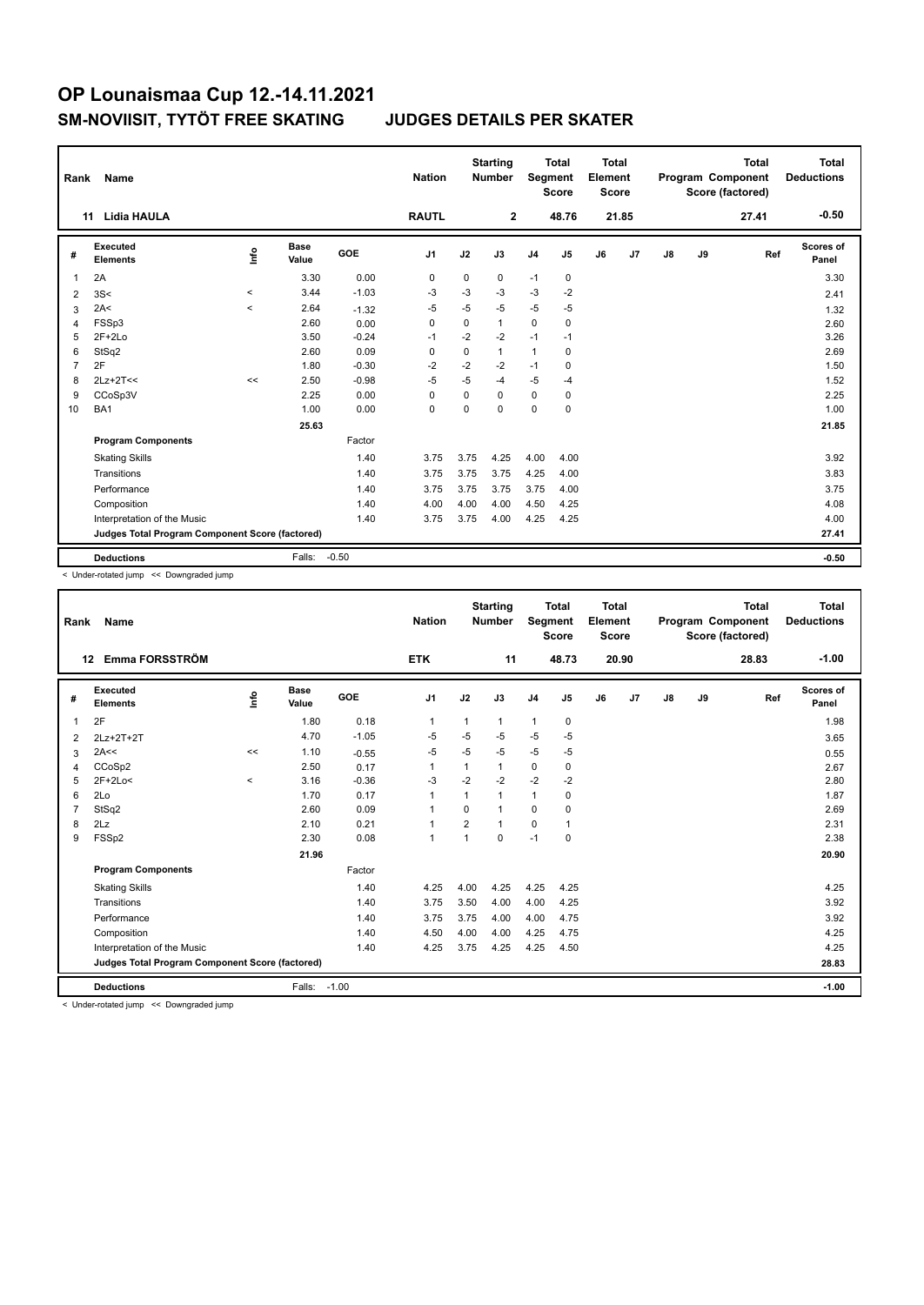| Rank           | Name                                            |      |                      |            | <b>Nation</b>  |             | <b>Starting</b><br><b>Number</b> | Segment        | <b>Total</b><br><b>Score</b> | <b>Total</b><br>Element<br><b>Score</b> |       |               |    | <b>Total</b><br>Program Component<br>Score (factored) | <b>Total</b><br><b>Deductions</b> |
|----------------|-------------------------------------------------|------|----------------------|------------|----------------|-------------|----------------------------------|----------------|------------------------------|-----------------------------------------|-------|---------------|----|-------------------------------------------------------|-----------------------------------|
|                | <b>Minea KISKOLA</b><br>13                      |      |                      |            | <b>PORIT</b>   |             | 24                               |                | 48.59                        |                                         | 19.43 |               |    | 29.16                                                 | 0.00                              |
| #              | <b>Executed</b><br><b>Elements</b>              | lnfo | <b>Base</b><br>Value | <b>GOE</b> | J <sub>1</sub> | J2          | J3                               | J <sub>4</sub> | J <sub>5</sub>               | J6                                      | J7    | $\mathsf{J}8$ | J9 | Ref                                                   | <b>Scores of</b><br>Panel         |
| 1              | 1A                                              |      | 1.10                 | 0.00       | 0              | 0           | 0                                | $\mathbf{1}$   | 0                            |                                         |       |               |    |                                                       | 1.10                              |
| 2              | 2F+2Tq+2Loq                                     | q    | 4.80                 | $-0.84$    | $-5$           | $-5$        | -3                               | $-5$           | $-4$                         |                                         |       |               |    |                                                       | 3.96                              |
| 3              | 2Lo                                             |      | 1.70                 | $-0.17$    | 0              | $-1$        | $-1$                             | $-2$           | $-1$                         |                                         |       |               |    |                                                       | 1.53                              |
| $\overline{4}$ | FSSp3                                           |      | 2.60                 | 0.00       | 0              | $\Omega$    | $\mathbf 0$                      | 0              | $\mathbf 0$                  |                                         |       |               |    |                                                       | 2.60                              |
| 5              | StSq1                                           |      | 1.80                 | 0.00       | 0              | 0           | 0                                | 0              | 0                            |                                         |       |               |    |                                                       | 1.80                              |
| 6              | 2F                                              |      | 1.80                 | $-0.18$    | 0              | $-1$        | $-1$                             | $-1$           | $-1$                         |                                         |       |               |    |                                                       | 1.62                              |
| $\overline{7}$ | CCoSp2                                          |      | 2.50                 | 0.08       | 0              | $\mathbf 0$ | $\mathbf{1}$                     | $\mathbf{1}$   | $\mathbf 0$                  |                                         |       |               |    |                                                       | 2.58                              |
| 8              | 2Lze+2Tq                                        | q    | 2.98                 | $-0.84$    | $-5$           | $-5$        | $-5$                             | $-5$           | $-4$                         |                                         |       |               |    |                                                       | 2.14                              |
| 9              | 2Lz                                             |      | 2.10                 | 0.00       | $\mathbf 0$    | 0           | $-1$                             | $\mathbf 0$    | $\mathbf 0$                  |                                         |       |               |    |                                                       | 2.10                              |
|                |                                                 |      | 21.38                |            |                |             |                                  |                |                              |                                         |       |               |    |                                                       | 19.43                             |
|                | <b>Program Components</b>                       |      |                      | Factor     |                |             |                                  |                |                              |                                         |       |               |    |                                                       |                                   |
|                | <b>Skating Skills</b>                           |      |                      | 1.40       | 4.00           | 4.00        | 4.00                             | 4.25           | 4.50                         |                                         |       |               |    |                                                       | 4.08                              |
|                | Transitions                                     |      |                      | 1.40       | 3.75           | 4.00        | 4.00                             | 4.25           | 4.00                         |                                         |       |               |    |                                                       | 4.00                              |
|                | Performance                                     |      |                      | 1.40       | 4.00           | 4.00        | 4.25                             | 4.25           | 4.50                         |                                         |       |               |    |                                                       | 4.17                              |
|                | Composition                                     |      |                      | 1.40       | 4.25           | 4.25        | 4.00                             | 4.50           | 4.75                         |                                         |       |               |    |                                                       | 4.33                              |
|                | Interpretation of the Music                     |      |                      | 1.40       | 4.00           | 4.25        | 4.50                             | 4.25           | 4.25                         |                                         |       |               |    |                                                       | 4.25                              |
|                | Judges Total Program Component Score (factored) |      |                      |            |                |             |                                  |                |                              |                                         |       |               |    |                                                       | 29.16                             |
|                | <b>Deductions</b>                               |      |                      |            |                |             |                                  |                |                              |                                         |       |               |    |                                                       | 0.00                              |

e Wrong edge q Jump landed on the quarter

| Rank           | Name                                            |      |                      |            | <b>Nation</b>  |             | <b>Starting</b><br><b>Number</b> | Segment        | <b>Total</b><br><b>Score</b> | <b>Total</b><br>Element<br><b>Score</b> |       |    |    | <b>Total</b><br>Program Component<br>Score (factored) | Total<br><b>Deductions</b> |
|----------------|-------------------------------------------------|------|----------------------|------------|----------------|-------------|----------------------------------|----------------|------------------------------|-----------------------------------------|-------|----|----|-------------------------------------------------------|----------------------------|
|                | <b>Mette GRUSANDER</b><br>14                    |      |                      |            | <b>TRT</b>     |             | 4                                |                | 48.36                        |                                         | 21.60 |    |    | 27.76                                                 | $-1.00$                    |
| #              | Executed<br><b>Elements</b>                     | ١nf٥ | <b>Base</b><br>Value | <b>GOE</b> | J <sub>1</sub> | J2          | J3                               | J <sub>4</sub> | J <sub>5</sub>               | J6                                      | J7    | J8 | J9 | Ref                                                   | Scores of<br>Panel         |
| 1              | 2A                                              |      | 3.30                 | $-1.65$    | $-5$           | $-5$        | $-5$                             | $-5$           | $-5$                         |                                         |       |    |    |                                                       | 1.65                       |
| $\overline{2}$ | 3S<<                                            | <<   | 1.30                 | $-0.65$    | $-5$           | $-5$        | $-5$                             | $-5$           | $-5$                         |                                         |       |    |    |                                                       | 0.65                       |
| 3              | $2F+2T$                                         |      | 3.10                 | 0.00       | 0              | 0           | $\Omega$                         | $\overline{2}$ | 0                            |                                         |       |    |    |                                                       | 3.10                       |
| 4              | FCSp3                                           |      | 2.80                 | $-0.19$    | 0              | $-1$        | 0                                | $-1$           | $-2$                         |                                         |       |    |    |                                                       | 2.61                       |
| 5              | 1Lz                                             |      | 0.60                 | $-0.30$    | $-5$           | $-5$        | -5                               | $-5$           | $-5$                         |                                         |       |    |    |                                                       | 0.30                       |
| 6              | 2Lz+2T+2Lo                                      |      | 5.10                 | $-0.35$    | $-1$           | $-2$        | $-2$                             | $-2$           | $\mathbf 0$                  |                                         |       |    |    |                                                       | 4.75                       |
| $\overline{7}$ | 2F                                              |      | 1.80                 | $-0.06$    | $\mathbf 0$    | $-1$        | $-1$                             | $\mathbf{1}$   | 0                            |                                         |       |    |    |                                                       | 1.74                       |
| 8              | StSq2                                           |      | 2.60                 | 0.00       | 0              | $\mathbf 0$ | 0                                | 0              | $-1$                         |                                         |       |    |    |                                                       | 2.60                       |
| 9              | CCoSp3                                          |      | 3.00                 | 0.20       | -1             | 1           | $\overline{1}$                   | $\mathbf 0$    | 0                            |                                         |       |    |    |                                                       | 3.20                       |
| 10             | BA1                                             |      | 1.00                 | 0.00       | $\mathbf 0$    | 0           | $\mathbf 0$                      | $\mathbf 0$    | $\mathbf 0$                  |                                         |       |    |    |                                                       | 1.00                       |
|                |                                                 |      | 24.60                |            |                |             |                                  |                |                              |                                         |       |    |    |                                                       | 21.60                      |
|                | <b>Program Components</b>                       |      |                      | Factor     |                |             |                                  |                |                              |                                         |       |    |    |                                                       |                            |
|                | <b>Skating Skills</b>                           |      |                      | 1.40       | 4.00           | 4.00        | 4.25                             | 4.00           | 4.25                         |                                         |       |    |    |                                                       | 4.08                       |
|                | Transitions                                     |      |                      | 1.40       | 3.50           | 3.75        | 3.75                             | 3.75           | 3.75                         |                                         |       |    |    |                                                       | 3.75                       |
|                | Performance                                     |      |                      | 1.40       | 3.75           | 3.75        | 3.50                             | 3.75           | 4.25                         |                                         |       |    |    |                                                       | 3.75                       |
|                | Composition                                     |      |                      | 1.40       | 4.00           | 4.00        | 4.00                             | 4.25           | 4.50                         |                                         |       |    |    |                                                       | 4.08                       |
|                | Interpretation of the Music                     |      |                      | 1.40       | 4.25           | 4.00        | 4.00                             | 4.25           | 4.25                         |                                         |       |    |    |                                                       | 4.17                       |
|                | Judges Total Program Component Score (factored) |      |                      |            |                |             |                                  |                |                              |                                         |       |    |    |                                                       | 27.76                      |
|                | <b>Deductions</b>                               |      | Falls:               | $-1.00$    |                |             |                                  |                |                              |                                         |       |    |    |                                                       | $-1.00$                    |
|                | and a Process and also at foreign               |      |                      |            |                |             |                                  |                |                              |                                         |       |    |    |                                                       |                            |

<< Downgraded jump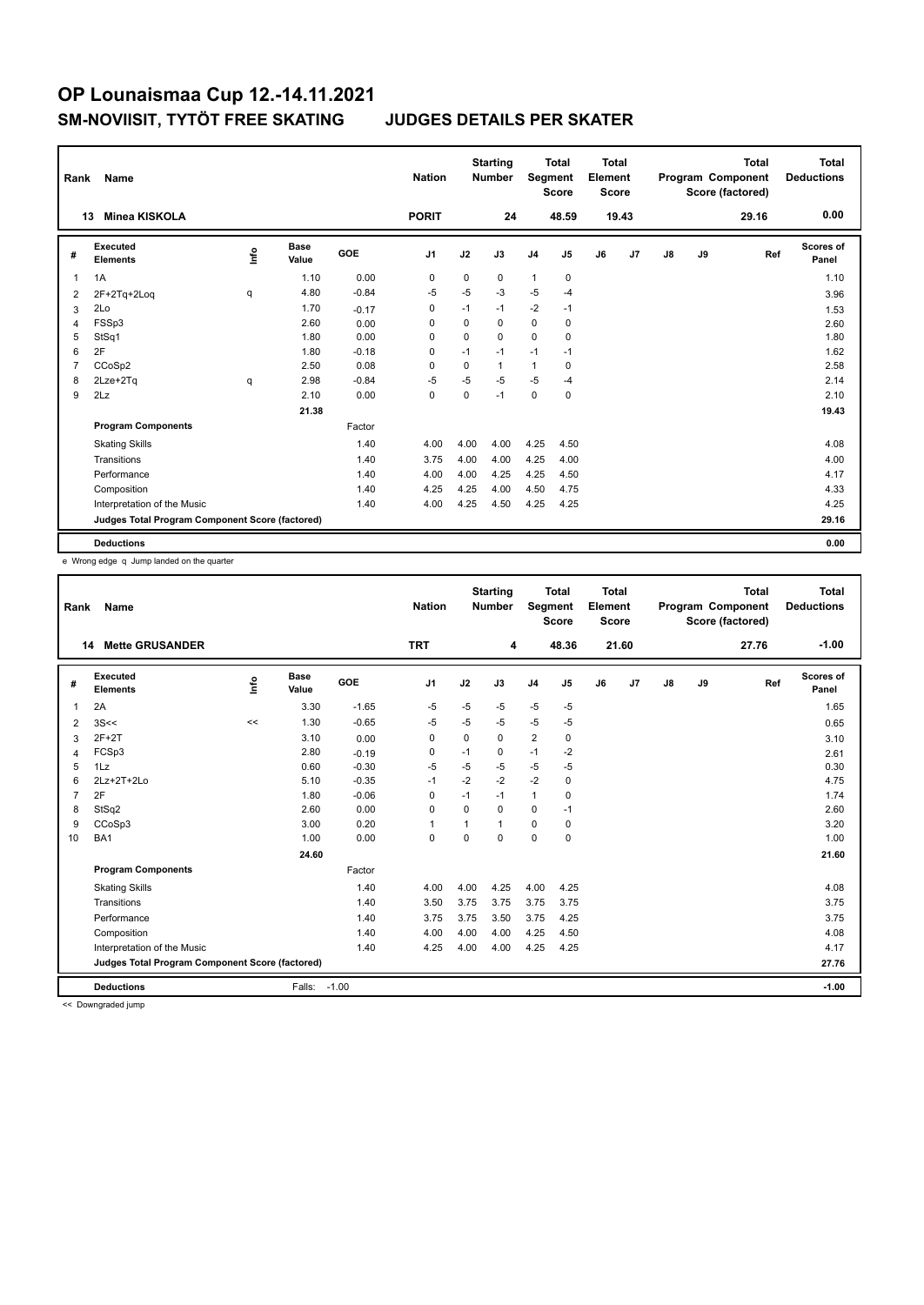| Rank | Name                                            |                          |                      |         | <b>Nation</b>  |          | <b>Starting</b><br><b>Number</b> | Segment        | Total<br><b>Score</b> | <b>Total</b><br>Element<br>Score |       |               |    | <b>Total</b><br>Program Component<br>Score (factored) | <b>Total</b><br><b>Deductions</b> |
|------|-------------------------------------------------|--------------------------|----------------------|---------|----------------|----------|----------------------------------|----------------|-----------------------|----------------------------------|-------|---------------|----|-------------------------------------------------------|-----------------------------------|
|      | Nelli VÄISÄNEN<br>15                            |                          |                      |         | <b>TTK</b>     |          | 17                               |                | 48.05                 |                                  | 20.86 |               |    | 27.19                                                 | 0.00                              |
| #    | Executed<br><b>Elements</b>                     | lnfo                     | <b>Base</b><br>Value | GOE     | J <sub>1</sub> | J2       | J3                               | J <sub>4</sub> | J5                    | J6                               | J7    | $\mathsf{J}8$ | J9 | Ref                                                   | Scores of<br>Panel                |
| 1    | 2F+2Loq+2Lo<                                    | $\hat{}$                 | 4.86                 | $-0.90$ | $-5$           | $-5$     | -4                               | $-5$           | -5                    |                                  |       |               |    |                                                       | 3.96                              |
| 2    | 2A<                                             | $\overline{\phantom{0}}$ | 2.64                 | $-0.79$ | $-3$           | $-3$     | $-4$                             | $-3$           | $-3$                  |                                  |       |               |    |                                                       | 1.85                              |
| 3    | 2Lze+2Tq                                        | q                        | 2.98                 | $-0.84$ | -5             | $-5$     | -5                               | $-5$           | $-5$                  |                                  |       |               |    |                                                       | 2.14                              |
| 4    | FSSp4                                           |                          | 3.00                 | $-0.10$ | $-3$           | 0        | 0                                | $-1$           | 0                     |                                  |       |               |    |                                                       | 2.90                              |
| 5    | 2Lze                                            | e                        | 1.68                 | $-0.50$ | $-3$           | $-3$     | $-3$                             | $-3$           | -2                    |                                  |       |               |    |                                                       | 1.18                              |
| 6    | 2S                                              |                          | 1.30                 | $-0.43$ | $-4$           | $-3$     | $-2$                             | $-3$           | $-4$                  |                                  |       |               |    |                                                       | 0.87                              |
| 7    | 2F                                              |                          | 1.80                 | 0.00    | $\Omega$       | $\Omega$ | $\Omega$                         | $\mathbf{1}$   | 0                     |                                  |       |               |    |                                                       | 1.80                              |
| 8    | StSq2                                           |                          | 2.60                 | $-0.17$ | 0              | $-1$     | $\Omega$                         | $-1$           | $-1$                  |                                  |       |               |    |                                                       | 2.43                              |
| 9    | CCoSp4                                          |                          | 3.50                 | 0.23    | $\overline{1}$ | 1        | $\Omega$                         | $\mathbf{1}$   | 0                     |                                  |       |               |    |                                                       | 3.73                              |
|      |                                                 |                          | 24.36                |         |                |          |                                  |                |                       |                                  |       |               |    |                                                       | 20.86                             |
|      | <b>Program Components</b>                       |                          |                      | Factor  |                |          |                                  |                |                       |                                  |       |               |    |                                                       |                                   |
|      | <b>Skating Skills</b>                           |                          |                      | 1.40    | 3.75           | 3.75     | 3.75                             | 4.00           | 4.00                  |                                  |       |               |    |                                                       | 3.83                              |
|      | Transitions                                     |                          |                      | 1.40    | 3.50           | 3.50     | 3.75                             | 4.25           | 4.00                  |                                  |       |               |    |                                                       | 3.75                              |
|      | Performance                                     |                          |                      | 1.40    | 3.75           | 3.50     | 3.50                             | 4.00           | 4.25                  |                                  |       |               |    |                                                       | 3.75                              |
|      | Composition                                     |                          |                      | 1.40    | 4.00           | 4.00     | 4.00                             | 4.50           | 4.50                  |                                  |       |               |    |                                                       | 4.17                              |
|      | Interpretation of the Music                     |                          |                      | 1.40    | 3.75           | 3.75     | 3.75                             | 4.25           | 4.25                  |                                  |       |               |    |                                                       | 3.92                              |
|      | Judges Total Program Component Score (factored) |                          |                      |         |                |          |                                  |                |                       |                                  |       |               |    |                                                       | 27.19                             |
|      | <b>Deductions</b>                               |                          |                      |         |                |          |                                  |                |                       |                                  |       |               |    |                                                       | 0.00                              |

< Under-rotated jump e Wrong edge q Jump landed on the quarter

| Rank           | <b>Name</b>                                     |      |                      |         | <b>Nation</b>  |          | <b>Starting</b><br><b>Number</b> | Segment        | <b>Total</b><br><b>Score</b> | <b>Total</b><br>Element<br><b>Score</b> |                |               |    | <b>Total</b><br>Program Component<br>Score (factored) | Total<br><b>Deductions</b> |
|----------------|-------------------------------------------------|------|----------------------|---------|----------------|----------|----------------------------------|----------------|------------------------------|-----------------------------------------|----------------|---------------|----|-------------------------------------------------------|----------------------------|
|                | Heta TÖRMÄNEN<br>16                             |      |                      |         | <b>TAPTL</b>   |          | 30                               |                | 47.36                        |                                         | 18.46          |               |    | 29.40                                                 | $-0.50$                    |
| #              | Executed<br><b>Elements</b>                     | ١nfo | <b>Base</b><br>Value | GOE     | J <sub>1</sub> | J2       | J3                               | J <sub>4</sub> | J <sub>5</sub>               | J6                                      | J <sub>7</sub> | $\mathsf{J}8$ | J9 | Ref                                                   | <b>Scores of</b><br>Panel  |
| $\overline{1}$ | 2F                                              |      | 1.80                 | 0.06    | $\mathbf{1}$   | 0        | 0                                | $\mathbf{1}$   | 0                            |                                         |                |               |    |                                                       | 1.86                       |
| $\overline{2}$ | 2A<<                                            | <<   | 1.10                 | $-0.55$ | $-5$           | $-5$     | $-5$                             | $-5$           | $-5$                         |                                         |                |               |    |                                                       | 0.55                       |
| 3              | 2Lz+2T+2Lo                                      |      | 5.10                 | $-0.21$ | $-2$           | $-1$     | $-1$                             | $-1$           | $-1$                         |                                         |                |               |    |                                                       | 4.89                       |
| $\overline{4}$ | FSSp4                                           |      | 3.00                 | $-0.20$ | $\pmb{0}$      | $-1$     | $-1$                             | $-1$           | 0                            |                                         |                |               |    |                                                       | 2.80                       |
| 5              | 1A<<                                            | <<   | 0.00                 | 0.00    | ٠              | ٠        |                                  | ٠              | $\blacksquare$               |                                         |                |               |    |                                                       | 0.00                       |
| 6              | 1F                                              |      | 0.50                 | $-0.23$ | $-5$           | $-4$     | $-5$                             | $-3$           | $-5$                         |                                         |                |               |    |                                                       | 0.27                       |
| $\overline{7}$ | 2Lo                                             |      | 1.70                 | 0.06    | $\mathbf 0$    | $\Omega$ | 0                                | $\mathbf{1}$   | $\mathbf{1}$                 |                                         |                |               |    |                                                       | 1.76                       |
| 8              | StSq2                                           |      | 2.60                 | 0.00    | $\mathbf 0$    | $\Omega$ | $\Omega$                         | $\Omega$       | 1                            |                                         |                |               |    |                                                       | 2.60                       |
| 9              | CCoSp4                                          |      | 3.50                 | 0.23    | $\mathbf{1}$   | 1        | 1                                | $\Omega$       | $\mathbf 0$                  |                                         |                |               |    |                                                       | 3.73                       |
|                |                                                 |      | 19.30                |         |                |          |                                  |                |                              |                                         |                |               |    |                                                       | 18.46                      |
|                | <b>Program Components</b>                       |      |                      | Factor  |                |          |                                  |                |                              |                                         |                |               |    |                                                       |                            |
|                | <b>Skating Skills</b>                           |      |                      | 1.40    | 4.25           | 4.25     | 4.25                             | 4.00           | 4.25                         |                                         |                |               |    |                                                       | 4.25                       |
|                | Transitions                                     |      |                      | 1.40    | 4.00           | 4.00     | 4.25                             | 4.00           | 4.00                         |                                         |                |               |    |                                                       | 4.00                       |
|                | Performance                                     |      |                      | 1.40    | 3.75           | 4.00     | 4.00                             | 3.75           | 4.50                         |                                         |                |               |    |                                                       | 3.92                       |
|                | Composition                                     |      |                      | 1.40    | 4.50           | 4.50     | 4.50                             | 4.25           | 4.75                         |                                         |                |               |    |                                                       | 4.50                       |
|                | Interpretation of the Music                     |      |                      | 1.40    | 4.25           | 4.25     | 4.50                             | 4.25           | 4.75                         |                                         |                |               |    |                                                       | 4.33                       |
|                | Judges Total Program Component Score (factored) |      |                      |         |                |          |                                  |                |                              |                                         |                |               |    |                                                       | 29.40                      |
|                | <b>Deductions</b>                               |      | Falls:               | $-0.50$ |                |          |                                  |                |                              |                                         |                |               |    |                                                       | $-0.50$                    |

<< Downgraded jump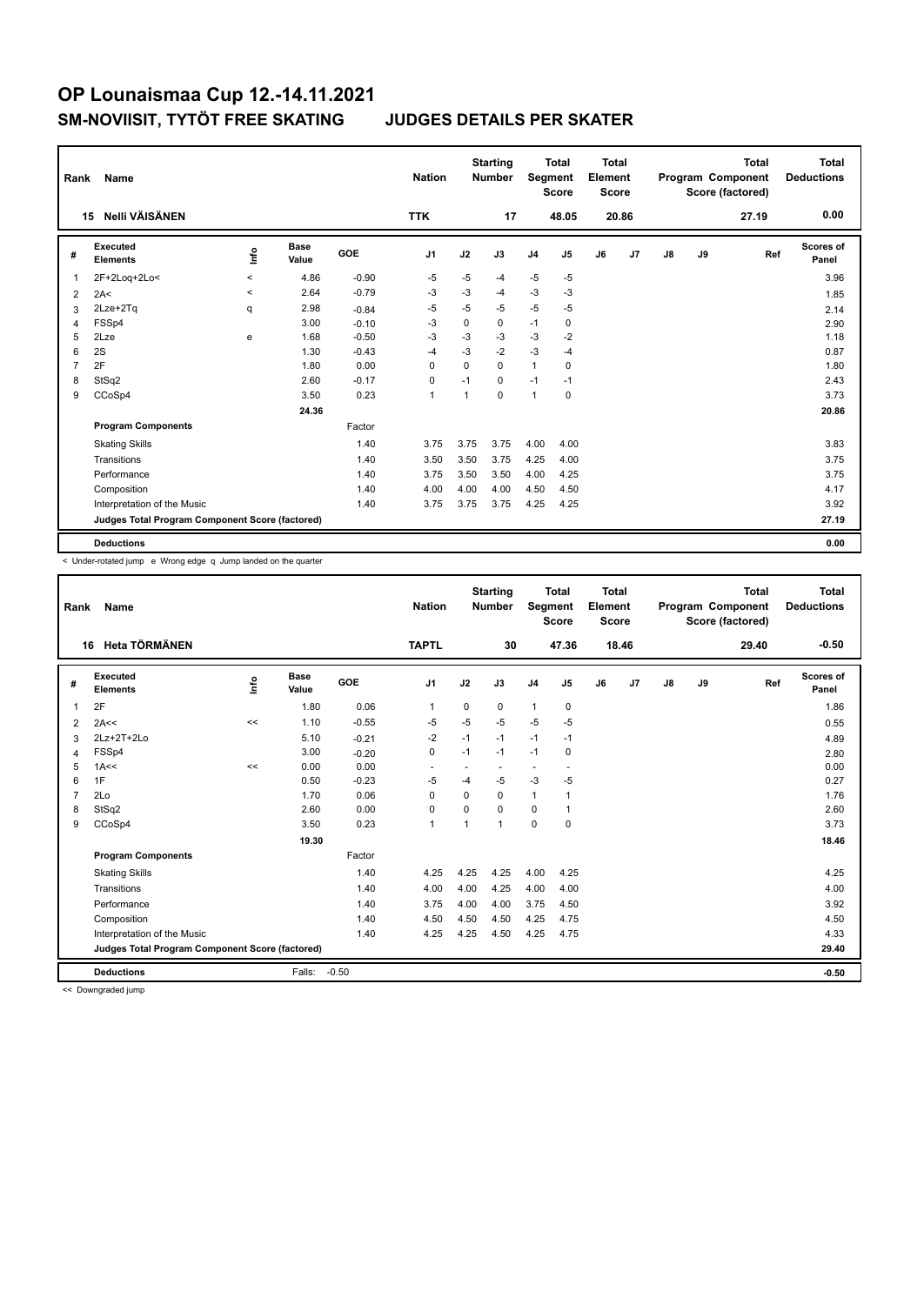| Rank           | Name                                            |                          |                      |            | <b>Nation</b>  |          | <b>Starting</b><br><b>Number</b> | Segment                 | <b>Total</b><br><b>Score</b> | <b>Total</b><br>Element<br><b>Score</b> |       |    |    | <b>Total</b><br>Program Component<br>Score (factored) | <b>Total</b><br><b>Deductions</b> |
|----------------|-------------------------------------------------|--------------------------|----------------------|------------|----------------|----------|----------------------------------|-------------------------|------------------------------|-----------------------------------------|-------|----|----|-------------------------------------------------------|-----------------------------------|
|                | Saaga UOSUKAINEN<br>17                          |                          |                      |            | <b>VTL</b>     |          | 13                               |                         | 47.03                        |                                         | 20.89 |    |    | 26.14                                                 | 0.00                              |
| #              | Executed<br><b>Elements</b>                     | lnfo                     | <b>Base</b><br>Value | <b>GOE</b> | J <sub>1</sub> | J2       | J3                               | J <sub>4</sub>          | J <sub>5</sub>               | J6                                      | J7    | J8 | J9 | Ref                                                   | Scores of<br>Panel                |
| 1              | 2A<                                             | $\overline{\phantom{0}}$ | 2.64                 | $-1.32$    | $-5$           | $-5$     | $-5$                             | $-5$                    | $-5$                         |                                         |       |    |    |                                                       | 1.32                              |
| 2              | 2Aq                                             | q                        | 3.30                 | $-0.99$    | $-3$           | $-3$     | $-3$                             | $-3$                    | $-3$                         |                                         |       |    |    |                                                       | 2.31                              |
| 3              | 2Lz+2Log                                        | q                        | 3.80                 | $-0.49$    | $-2$           | $-3$     | $-3$                             | $-2$                    | $-2$                         |                                         |       |    |    |                                                       | 3.31                              |
| $\overline{4}$ | StSq2                                           |                          | 2.60                 | 0.00       | $\Omega$       | $\Omega$ | $-1$                             | 0                       | $\mathbf 0$                  |                                         |       |    |    |                                                       | 2.60                              |
| 5              | 2F                                              |                          | 1.80                 | 0.00       | 0              | 0        | 0                                | $\overline{\mathbf{c}}$ | 0                            |                                         |       |    |    |                                                       | 1.80                              |
| 6              | FSS <sub>p2</sub>                               |                          | 2.30                 | $-0.46$    | $-2$           | $-2$     | $-2$                             | $-3$                    | $-2$                         |                                         |       |    |    |                                                       | 1.84                              |
| 7              | 2F                                              |                          | 1.80                 | $-0.54$    | $-3$           | $-4$     | $-3$                             | $-2$                    | $-3$                         |                                         |       |    |    |                                                       | 1.26                              |
| 8              | $2Lz+2T<$                                       | $\prec$                  | 3.14                 | $-0.84$    | $-4$           | $-4$     | -4                               | $-5$                    | $-4$                         |                                         |       |    |    |                                                       | 2.30                              |
| 9              | CCoSp4                                          |                          | 3.50                 | $-0.35$    | $-1$           | $-1$     | $-1$                             | $-2$                    | $-1$                         |                                         |       |    |    |                                                       | 3.15                              |
| 10             | BA1                                             |                          | 1.00                 | 0.00       | $\Omega$       | $\Omega$ | $\Omega$                         | 0                       | $\mathbf 0$                  |                                         |       |    |    |                                                       | 1.00                              |
|                |                                                 |                          | 25.88                |            |                |          |                                  |                         |                              |                                         |       |    |    |                                                       | 20.89                             |
|                | <b>Program Components</b>                       |                          |                      | Factor     |                |          |                                  |                         |                              |                                         |       |    |    |                                                       |                                   |
|                | <b>Skating Skills</b>                           |                          |                      | 1.40       | 3.75           | 3.75     | 4.00                             | 4.00                    | 4.00                         |                                         |       |    |    |                                                       | 3.92                              |
|                | Transitions                                     |                          |                      | 1.40       | 3.50           | 3.50     | 3.75                             | 3.75                    | 3.50                         |                                         |       |    |    |                                                       | 3.58                              |
|                | Performance                                     |                          |                      | 1.40       | 3.50           | 3.50     | 3.75                             | 3.50                    | 3.75                         |                                         |       |    |    |                                                       | 3.58                              |
|                | Composition                                     |                          |                      | 1.40       | 3.75           | 4.00     | 3.75                             | 4.25                    | 4.00                         |                                         |       |    |    |                                                       | 3.92                              |
|                | Interpretation of the Music                     |                          |                      | 1.40       | 3.50           | 3.50     | 3.75                             | 4.00                    | 3.75                         |                                         |       |    |    |                                                       | 3.67                              |
|                | Judges Total Program Component Score (factored) |                          |                      |            |                |          |                                  |                         |                              |                                         |       |    |    |                                                       | 26.14                             |
|                | <b>Deductions</b>                               |                          |                      |            |                |          |                                  |                         |                              |                                         |       |    |    |                                                       | 0.00                              |

< Under-rotated jump q Jump landed on the quarter

| Rank           | Name                                            |      |                      |         | <b>Nation</b>  |      | <b>Starting</b><br><b>Number</b> | <b>Segment</b> | <b>Total</b><br><b>Score</b> | Total<br>Element<br><b>Score</b> |                |               |    | Total<br>Program Component<br>Score (factored) | Total<br><b>Deductions</b> |
|----------------|-------------------------------------------------|------|----------------------|---------|----------------|------|----------------------------------|----------------|------------------------------|----------------------------------|----------------|---------------|----|------------------------------------------------|----------------------------|
|                | <b>Nella HAKALA</b><br>18                       |      |                      |         | <b>EVT</b>     |      | 19                               |                | 46.91                        |                                  | 20.88          |               |    | 26.03                                          | 0.00                       |
| #              | Executed<br><b>Elements</b>                     | info | <b>Base</b><br>Value | GOE     | J <sub>1</sub> | J2   | J3                               | J <sub>4</sub> | J <sub>5</sub>               | J6                               | J <sub>7</sub> | $\mathsf{J}8$ | J9 | Ref                                            | <b>Scores of</b><br>Panel  |
| $\overline{1}$ | 2F+2T+2Lo                                       |      | 4.80                 | $-0.18$ | $-1$           | $-1$ | $-1$                             | $-1$           | 0                            |                                  |                |               |    |                                                | 4.62                       |
| $\overline{2}$ | 1A                                              |      | 1.10                 | 0.00    | 0              | 0    | 0                                | $\mathbf 0$    | $\mathbf 0$                  |                                  |                |               |    |                                                | 1.10                       |
| 3              | 2Lz!                                            |      | 2.10                 | $-0.28$ | $-1$           | $-1$ | $-2$                             | $\Omega$       | $-2$                         |                                  |                |               |    |                                                | 1.82                       |
| 4              | 2Lo                                             |      | 1.70                 | $-0.06$ | $\mathbf 0$    | $-1$ | $-1$                             | $\mathbf 0$    | $\mathbf 0$                  |                                  |                |               |    |                                                | 1.64                       |
| 5              | FCSp2                                           |      | 2.30                 | 0.00    | 0              | 0    | 0                                | $-1$           | 0                            |                                  |                |               |    |                                                | 2.30                       |
| 6              | StSq2                                           |      | 2.60                 | $-0.09$ | 0              | $-1$ | 0                                | 0              | $-1$                         |                                  |                |               |    |                                                | 2.51                       |
| $\overline{7}$ | $2Lz!+2T$                                       |      | 3.40                 | $-0.63$ | $-4$           | $-3$ | $-4$                             | $-2$           | $-2$                         |                                  |                |               |    |                                                | 2.77                       |
| 8              | 2F                                              |      | 1.80                 | $-0.18$ | $-1$           | $-1$ | $-1$                             | $-2$           | $-1$                         |                                  |                |               |    |                                                | 1.62                       |
| 9              | CCoSp3                                          |      | 3.00                 | $-0.50$ | $-1$           | $-1$ | $-2$                             | $-2$           | $-2$                         |                                  |                |               |    |                                                | 2.50                       |
|                |                                                 |      | 22.80                |         |                |      |                                  |                |                              |                                  |                |               |    |                                                | 20.88                      |
|                | <b>Program Components</b>                       |      |                      | Factor  |                |      |                                  |                |                              |                                  |                |               |    |                                                |                            |
|                | <b>Skating Skills</b>                           |      |                      | 1.40    | 3.50           | 3.50 | 3.25                             | 3.75           | 4.00                         |                                  |                |               |    |                                                | 3.58                       |
|                | Transitions                                     |      |                      | 1.40    | 3.50           | 3.25 | 3.50                             | 4.00           | 4.00                         |                                  |                |               |    |                                                | 3.67                       |
|                | Performance                                     |      |                      | 1.40    | 3.25           | 3.25 | 3.75                             | 4.00           | 4.25                         |                                  |                |               |    |                                                | 3.67                       |
|                | Composition                                     |      |                      | 1.40    | 3.75           | 3.50 | 3.75                             | 4.25           | 4.75                         |                                  |                |               |    |                                                | 3.92                       |
|                | Interpretation of the Music                     |      |                      | 1.40    | 3.50           | 3.50 | 3.50                             | 4.25           | 4.50                         |                                  |                |               |    |                                                | 3.75                       |
|                | Judges Total Program Component Score (factored) |      |                      |         |                |      |                                  |                |                              |                                  |                |               |    |                                                | 26.03                      |
|                | <b>Deductions</b>                               |      |                      |         |                |      |                                  |                |                              |                                  |                |               |    |                                                | 0.00                       |

! Not clear edge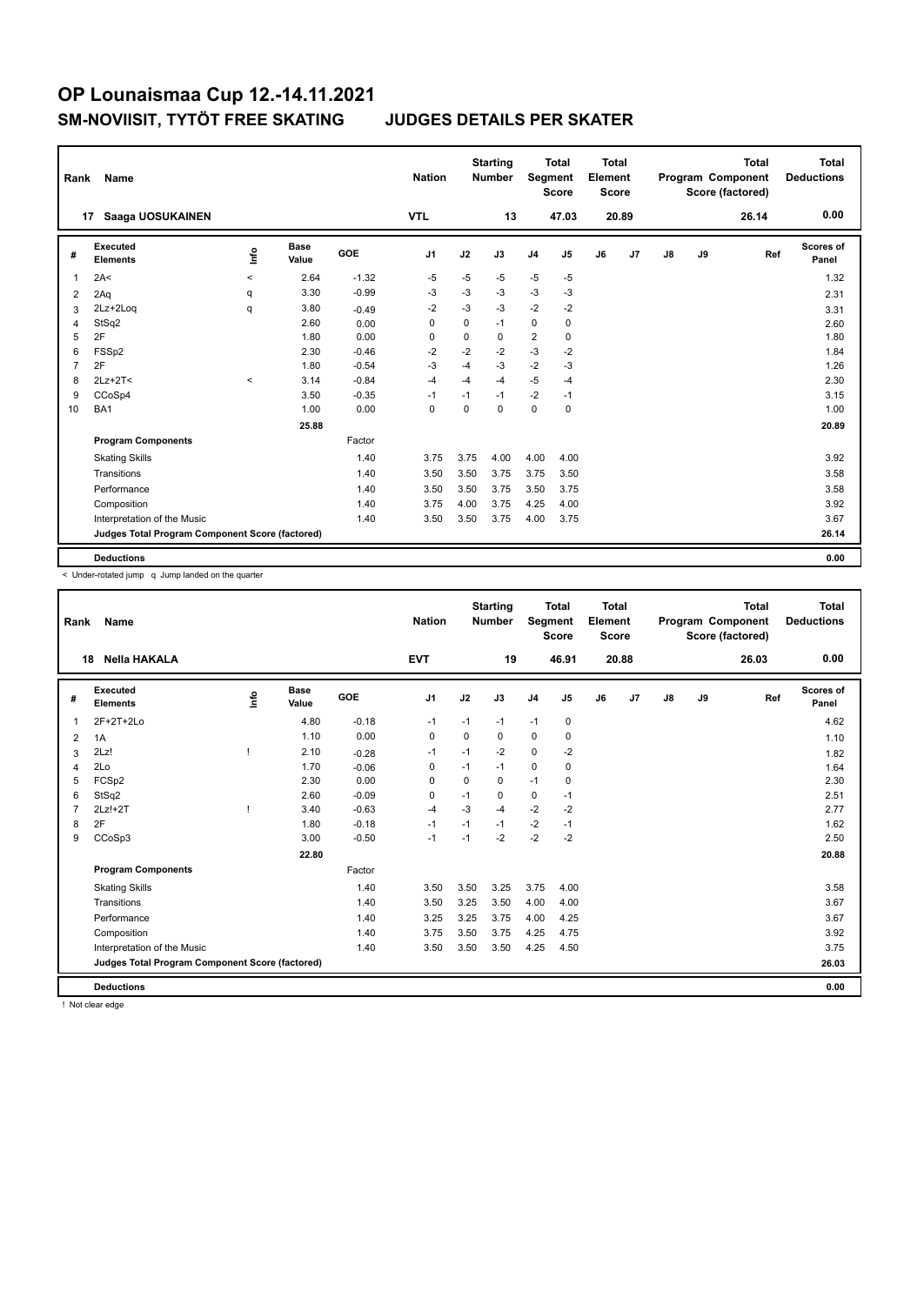| Rank           | <b>Name</b>                                     |                                  |                      |            | <b>Nation</b>  |             | <b>Starting</b><br><b>Number</b> | Segment        | <b>Total</b><br><b>Score</b> | <b>Total</b><br>Element<br><b>Score</b> |       |               |    | <b>Total</b><br>Program Component<br>Score (factored) | <b>Total</b><br><b>Deductions</b> |
|----------------|-------------------------------------------------|----------------------------------|----------------------|------------|----------------|-------------|----------------------------------|----------------|------------------------------|-----------------------------------------|-------|---------------|----|-------------------------------------------------------|-----------------------------------|
|                | <b>Tilda KOIVISTO</b><br>19                     |                                  |                      |            | <b>SCT</b>     |             | 23                               |                | 46.85                        |                                         | 19.44 |               |    | 27.41                                                 | 0.00                              |
| #              | Executed<br><b>Elements</b>                     | $\mathop{\mathsf{Irr}}\nolimits$ | <b>Base</b><br>Value | <b>GOE</b> | J <sub>1</sub> | J2          | J3                               | J <sub>4</sub> | J5                           | J6                                      | J7    | $\mathsf{J}8$ | J9 | Ref                                                   | <b>Scores of</b><br>Panel         |
| -1             | StSq2                                           |                                  | 2.60                 | $-0.26$    | $-1$           | $-1$        | $-1$                             | $-1$           | $-1$                         |                                         |       |               |    |                                                       | 2.34                              |
| 2              | 2S                                              |                                  | 1.30                 | 0.00       | $\Omega$       | $\Omega$    | 0                                | $\mathbf 0$    | 0                            |                                         |       |               |    |                                                       | 1.30                              |
| 3              | 2F+2T<+2Lo<                                     | $\prec$                          | 4.20                 | $-0.90$    | -5             | -5          | $-5$                             | $-5$           | $-5$                         |                                         |       |               |    |                                                       | 3.30                              |
| $\overline{4}$ | 1A                                              |                                  | 1.10                 | 0.00       | $\mathbf 0$    | $\mathbf 0$ | 0                                | $\mathbf 0$    | $\mathbf 0$                  |                                         |       |               |    |                                                       | 1.10                              |
| 5              | FCSp3                                           |                                  | 2.80                 | $-0.19$    | $-1$           | $-1$        | 0                                | $\mathbf 0$    | $-1$                         |                                         |       |               |    |                                                       | 2.61                              |
| 6              | 2Lo                                             |                                  | 1.70                 | $-0.06$    | 0              | $-1$        | 0                                | $-1$           | 0                            |                                         |       |               |    |                                                       | 1.64                              |
| $\overline{7}$ | 2Lz                                             |                                  | 2.10                 | $-0.21$    | $-1$           | $-1$        | $-1$                             | $-2$           | $-1$                         |                                         |       |               |    |                                                       | 1.89                              |
| 8              | $2F<+2T<$                                       | $\prec$                          | 2.48                 | $-0.72$    | -5             | -5          | $-5$                             | $-5$           | $-4$                         |                                         |       |               |    |                                                       | 1.76                              |
| 9              | CCoSp4                                          |                                  | 3.50                 | 0.00       | $\mathbf 0$    | 1           | 0                                | $-1$           | $\mathbf 0$                  |                                         |       |               |    |                                                       | 3.50                              |
|                |                                                 |                                  | 21.78                |            |                |             |                                  |                |                              |                                         |       |               |    |                                                       | 19.44                             |
|                | <b>Program Components</b>                       |                                  |                      | Factor     |                |             |                                  |                |                              |                                         |       |               |    |                                                       |                                   |
|                | <b>Skating Skills</b>                           |                                  |                      | 1.40       | 3.75           | 3.75        | 4.00                             | 4.25           | 3.75                         |                                         |       |               |    |                                                       | 3.83                              |
|                | Transitions                                     |                                  |                      | 1.40       | 3.50           | 3.75        | 3.75                             | 4.00           | 3.75                         |                                         |       |               |    |                                                       | 3.75                              |
|                | Performance                                     |                                  |                      | 1.40       | 3.75           | 3.50        | 4.25                             | 4.25           | 4.00                         |                                         |       |               |    |                                                       | 4.00                              |
|                | Composition                                     |                                  |                      | 1.40       | 3.75           | 3.75        | 4.25                             | 4.50           | 4.25                         |                                         |       |               |    |                                                       | 4.08                              |
|                | Interpretation of the Music                     |                                  |                      | 1.40       | 3.75           | 3.75        | 4.00                             | 4.25           | 4.00                         |                                         |       |               |    |                                                       | 3.92                              |
|                | Judges Total Program Component Score (factored) |                                  |                      |            |                |             |                                  |                |                              |                                         |       |               |    |                                                       | 27.41                             |
|                | <b>Deductions</b>                               |                                  |                      |            |                |             |                                  |                |                              |                                         |       |               |    |                                                       | 0.00                              |

< Under-rotated jump

| Rank           | Name                                            |                                    |                      |         | <b>Nation</b>  |             | <b>Starting</b><br><b>Number</b> | Segment        | <b>Total</b><br><b>Score</b> | Total<br>Element<br><b>Score</b> |       |    |    | <b>Total</b><br>Program Component<br>Score (factored) | Total<br><b>Deductions</b> |
|----------------|-------------------------------------------------|------------------------------------|----------------------|---------|----------------|-------------|----------------------------------|----------------|------------------------------|----------------------------------|-------|----|----|-------------------------------------------------------|----------------------------|
|                | <b>Isla RAUTAKOSKI</b><br>20                    |                                    |                      |         | <b>VTL</b>     |             | 28                               |                | 46.56                        |                                  | 20.04 |    |    | 27.52                                                 | $-1.00$                    |
| #              | Executed<br><b>Elements</b>                     | ۴ů                                 | <b>Base</b><br>Value | GOE     | J <sub>1</sub> | J2          | J3                               | J <sub>4</sub> | J <sub>5</sub>               | J6                               | J7    | J8 | J9 | Ref                                                   | Scores of<br>Panel         |
| $\overline{1}$ | 2A<<                                            | <<                                 | 1.10                 | $-0.55$ | $-5$           | $-5$        | $-5$                             | $-5$           | $-5$                         |                                  |       |    |    |                                                       | 0.55                       |
| 2              | 2F+2T+2T                                        |                                    | 4.40                 | 0.00    | $-1$           | $\Omega$    | 0                                | $\mathbf{1}$   | 0                            |                                  |       |    |    |                                                       | 4.40                       |
| 3              | StSq2                                           |                                    | 2.60                 | 0.00    | $\Omega$       | $\Omega$    | $\Omega$                         | 0              | 0                            |                                  |       |    |    |                                                       | 2.60                       |
| 4              | 2Lo                                             |                                    | 1.70                 | 0.00    | 0              | $\mathbf 0$ | 0                                | $\mathbf 0$    | $\mathbf 0$                  |                                  |       |    |    |                                                       | 1.70                       |
| 5              | 2Lze                                            | e                                  | 1.68                 | $-0.56$ | $-3$           | $-3$        | $-3$                             | $-4$           | $-4$                         |                                  |       |    |    |                                                       | 1.12                       |
| 6              | FSSp3                                           |                                    | 2.60                 | $-0.43$ | $-2$           | $-1$        | $-2$                             | $-2$           | $-1$                         |                                  |       |    |    |                                                       | 2.17                       |
| $\overline{7}$ | 2F                                              |                                    | 1.80                 | 0.00    | $\mathbf 0$    | $\mathbf 0$ | 0                                | $\mathbf{1}$   | 0                            |                                  |       |    |    |                                                       | 1.80                       |
| 8              | 2Lze+2Lo<                                       | $\prec$                            | 3.04                 | $-0.84$ | $-5$           | $-5$        | $-5$                             | $-5$           | $-5$                         |                                  |       |    |    |                                                       | 2.20                       |
| 9              | CCoSp4                                          |                                    | 3.50                 | 0.00    | $\Omega$       | $\Omega$    | $\Omega$                         | $-1$           | 0                            |                                  |       |    |    |                                                       | 3.50                       |
|                |                                                 |                                    | 22.42                |         |                |             |                                  |                |                              |                                  |       |    |    |                                                       | 20.04                      |
|                | <b>Program Components</b>                       |                                    |                      | Factor  |                |             |                                  |                |                              |                                  |       |    |    |                                                       |                            |
|                | <b>Skating Skills</b>                           |                                    |                      | 1.40    | 4.00           | 4.00        | 4.50                             | 4.00           | 4.25                         |                                  |       |    |    |                                                       | 4.08                       |
|                | Transitions                                     |                                    |                      | 1.40    | 3.75           | 3.75        | 4.00                             | 4.00           | 4.25                         |                                  |       |    |    |                                                       | 3.92                       |
|                | Performance                                     |                                    |                      | 1.40    | 3.75           | 3.75        | 3.75                             | 3.75           | 4.50                         |                                  |       |    |    |                                                       | 3.75                       |
|                | Composition                                     |                                    |                      | 1.40    | 4.00           | 4.00        | 3.75                             | 4.25           | 4.75                         |                                  |       |    |    |                                                       | 4.08                       |
|                | Interpretation of the Music                     |                                    |                      | 1.40    | 3.75           | 3.75        | 3.75                             | 4.00           | 4.50                         |                                  |       |    |    |                                                       | 3.83                       |
|                | Judges Total Program Component Score (factored) |                                    |                      |         |                |             |                                  |                |                              |                                  |       |    |    |                                                       | 27.52                      |
|                | <b>Deductions</b>                               |                                    | Falls:               | $-1.00$ |                |             |                                  |                |                              |                                  |       |    |    |                                                       | $-1.00$                    |
|                | and the state of the state of the               | $\sim$ $\sim$ $\sim$ $\sim$ $\sim$ |                      |         |                |             |                                  |                |                              |                                  |       |    |    |                                                       |                            |

< Under-rotated jump << Downgraded jump e Wrong edge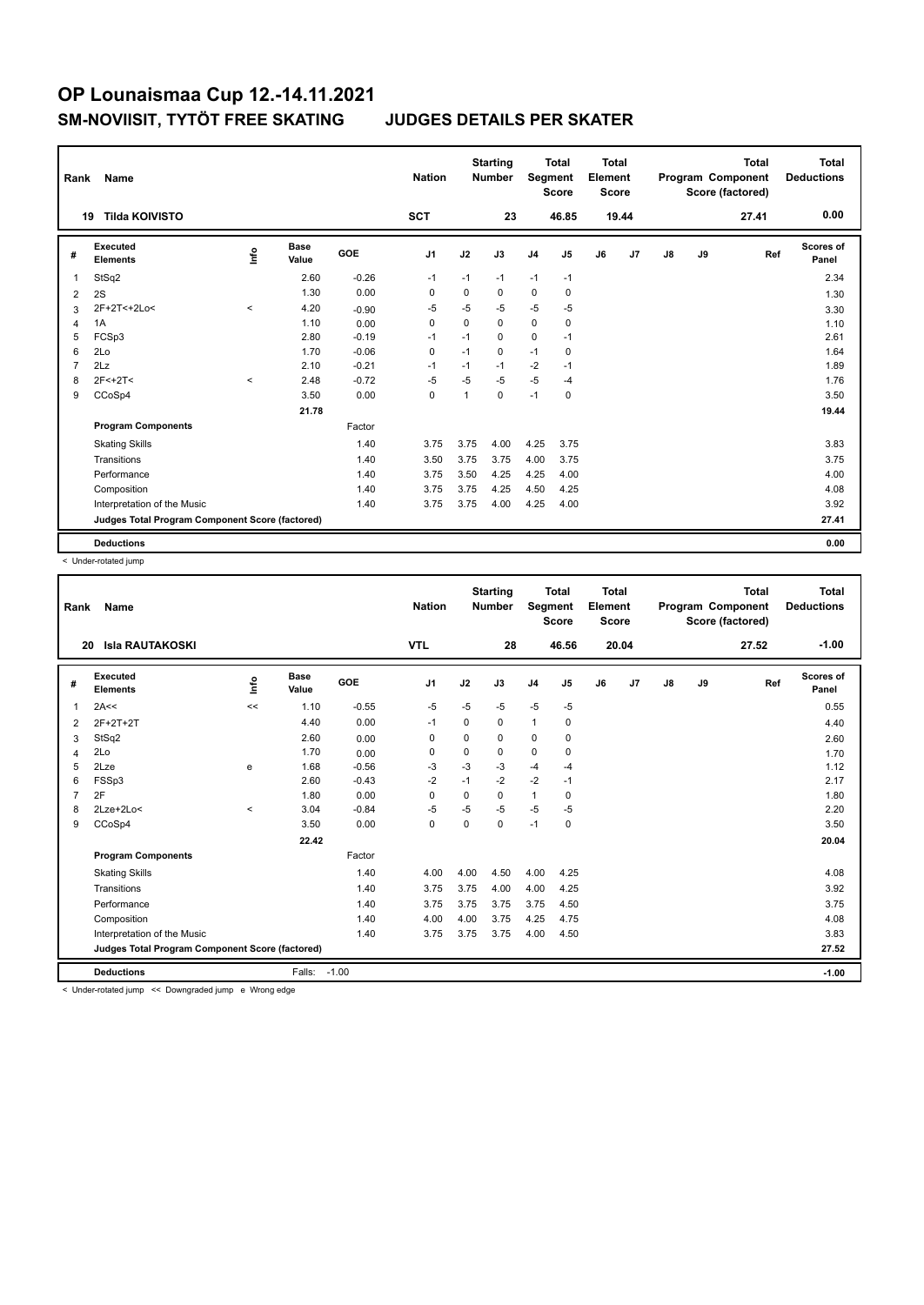| Rank | Name                                            |    |                      |         | <b>Nation</b>  |              | <b>Starting</b><br><b>Number</b> | Segment        | <b>Total</b><br><b>Score</b> | <b>Total</b><br>Element<br><b>Score</b> |       |    |    | <b>Total</b><br>Program Component<br>Score (factored) | <b>Total</b><br><b>Deductions</b> |
|------|-------------------------------------------------|----|----------------------|---------|----------------|--------------|----------------------------------|----------------|------------------------------|-----------------------------------------|-------|----|----|-------------------------------------------------------|-----------------------------------|
|      | <b>Claudia ULUNDU</b><br>21                     |    |                      |         | <b>HTK</b>     |              | 9                                |                | 46.32                        |                                         | 19.63 |    |    | 27.19                                                 | $-0.50$                           |
| #    | Executed<br><b>Elements</b>                     | ۴ů | <b>Base</b><br>Value | GOE     | J <sub>1</sub> | J2           | J3                               | J <sub>4</sub> | J5                           | J6                                      | J7    | J8 | J9 | Ref                                                   | <b>Scores of</b><br>Panel         |
| 1    | 1A                                              |    | 1.10                 | 0.00    | 0              | 0            | 0                                | 0              | $\pmb{0}$                    |                                         |       |    |    |                                                       | 1.10                              |
| 2    | 2Lz!                                            |    | 2.10                 | $-0.14$ | 0              | 0            | $-1$                             | $-1$           | $-1$                         |                                         |       |    |    |                                                       | 1.96                              |
| 3    | 2F                                              |    | 1.80                 | $-0.90$ | -5             | $-5$         | $-5$                             | $-5$           | -5                           |                                         |       |    |    |                                                       | 0.90                              |
| 4    | FSSp4                                           |    | 3.00                 | 0.30    | -1             | $\mathbf{1}$ | $\overline{2}$                   | $\mathbf{1}$   | $\mathbf{1}$                 |                                         |       |    |    |                                                       | 3.30                              |
| 5    | 2S                                              |    | 1.30                 | 0.00    | $\Omega$       | 0            | 0                                | 0              | 0                            |                                         |       |    |    |                                                       | 1.30                              |
| 6    | $2F+2Tq$                                        | q  | 3.10                 | $-0.66$ | $-4$           | $-4$         | $-3$                             | $-5$           | $-3$                         |                                         |       |    |    |                                                       | 2.44                              |
| 7    | 2Lo+1Eu+2S                                      |    | 3.50                 | $-0.40$ | $-3$           | $-2$         | $-3$                             | $-2$           | $-1$                         |                                         |       |    |    |                                                       | 3.10                              |
| 8    | CCoSp4                                          |    | 3.50                 | 0.23    | $\overline{1}$ | $\mathbf{1}$ | $\mathbf{1}$                     | 0              | $\mathbf 0$                  |                                         |       |    |    |                                                       | 3.73                              |
| 9    | StSq1                                           |    | 1.80                 | 0.00    | $\mathbf 0$    | $\mathbf 0$  | $\mathbf 0$                      | 0              | $-1$                         |                                         |       |    |    |                                                       | 1.80                              |
|      |                                                 |    | 21.20                |         |                |              |                                  |                |                              |                                         |       |    |    |                                                       | 19.63                             |
|      | <b>Program Components</b>                       |    |                      | Factor  |                |              |                                  |                |                              |                                         |       |    |    |                                                       |                                   |
|      | <b>Skating Skills</b>                           |    |                      | 1.40    | 4.00           | 3.75         | 4.00                             | 4.00           | 4.00                         |                                         |       |    |    |                                                       | 4.00                              |
|      | Transitions                                     |    |                      | 1.40    | 3.75           | 3.50         | 3.75                             | 4.00           | 3.75                         |                                         |       |    |    |                                                       | 3.75                              |
|      | Performance                                     |    |                      | 1.40    | 3.75           | 3.50         | 3.75                             | 3.75           | 3.75                         |                                         |       |    |    |                                                       | 3.75                              |
|      | Composition                                     |    |                      | 1.40    | 3.75           | 3.75         | 4.00                             | 4.25           | 4.00                         |                                         |       |    |    |                                                       | 3.92                              |
|      | Interpretation of the Music                     |    |                      | 1.40    | 3.75           | 3.50         | 4.25                             | 4.25           | 4.00                         |                                         |       |    |    |                                                       | 4.00                              |
|      | Judges Total Program Component Score (factored) |    |                      |         |                |              |                                  |                |                              |                                         |       |    |    |                                                       | 27.19                             |
|      | <b>Deductions</b>                               |    | Falls:               | $-0.50$ |                |              |                                  |                |                              |                                         |       |    |    |                                                       | $-0.50$                           |

! Not clear edge q Jump landed on the quarter

| Rank           | <b>Name</b>                                     |          |                      |         | <b>Nation</b>            |          | <b>Starting</b><br><b>Number</b> | Segment        | <b>Total</b><br><b>Score</b> | <b>Total</b><br>Element<br><b>Score</b> |       |    |    | <b>Total</b><br>Program Component<br>Score (factored) | Total<br><b>Deductions</b> |
|----------------|-------------------------------------------------|----------|----------------------|---------|--------------------------|----------|----------------------------------|----------------|------------------------------|-----------------------------------------|-------|----|----|-------------------------------------------------------|----------------------------|
|                | <b>Venia HAUTALAHTI</b><br>22                   |          |                      |         | <b>TAPTL</b>             |          | 22                               |                | 45.16                        |                                         | 18.00 |    |    | 29.16                                                 | $-2.00$                    |
| #              | Executed<br><b>Elements</b>                     | ۴        | <b>Base</b><br>Value | GOE     | J <sub>1</sub>           | J2       | J3                               | J <sub>4</sub> | J5                           | J6                                      | J7    | J8 | J9 | Ref                                                   | <b>Scores of</b><br>Panel  |
| $\overline{1}$ | 3S<                                             | $\prec$  | 3.44                 | $-1.72$ | $-5$                     | $-5$     | $-5$                             | $-5$           | $-5$                         |                                         |       |    |    |                                                       | 1.72                       |
| 2              | $2F+2T$                                         |          | 3.10                 | 0.18    | 1                        |          | $\mathbf{1}$                     | $\mathbf{1}$   | 1                            |                                         |       |    |    |                                                       | 3.28                       |
| 3              | 2A<                                             | $\prec$  | 2.64                 | $-1.32$ | $-5$                     | $-5$     | $-5$                             | $-5$           | $-5$                         |                                         |       |    |    |                                                       | 1.32                       |
| 4              | FSSp3                                           |          | 2.60                 | $-0.17$ | $-1$                     | $\Omega$ | $-1$                             | $-1$           | 0                            |                                         |       |    |    |                                                       | 2.43                       |
| 5              | 3S<+REP                                         | $\hat{}$ | 2.41                 | $-1.72$ | $-5$                     | $-5$     | $-5$                             | $-5$           | $-5$                         |                                         |       |    |    |                                                       | 0.69                       |
| 6              | 1A<<                                            | <<       | 0.00                 | 0.00    | $\overline{\phantom{a}}$ |          |                                  | ٠              |                              |                                         |       |    |    |                                                       | 0.00                       |
| $\overline{7}$ | 2Lz+2T+2Lo<                                     | $\,<$    | 4.76                 | $-1.05$ | $-5$                     | $-5$     | $-4$                             | $-5$           | $-5$                         |                                         |       |    |    |                                                       | 3.71                       |
| 8              | StSq2                                           |          | 2.60                 | 0.00    | 0                        | $\Omega$ | $\Omega$                         | 0              | 0                            |                                         |       |    |    |                                                       | 2.60                       |
| 9              | CCoSp3V                                         |          | 2.25                 | 0.00    | $\Omega$                 | $\Omega$ | 0                                | $-1$           | 0                            |                                         |       |    |    |                                                       | 2.25                       |
|                |                                                 |          | 23.80                |         |                          |          |                                  |                |                              |                                         |       |    |    |                                                       | 18.00                      |
|                | <b>Program Components</b>                       |          |                      | Factor  |                          |          |                                  |                |                              |                                         |       |    |    |                                                       |                            |
|                | <b>Skating Skills</b>                           |          |                      | 1.40    | 4.25                     | 4.25     | 4.25                             | 4.25           | 4.25                         |                                         |       |    |    |                                                       | 4.25                       |
|                | Transitions                                     |          |                      | 1.40    | 4.00                     | 4.00     | 4.50                             | 4.25           | 4.00                         |                                         |       |    |    |                                                       | 4.08                       |
|                | Performance                                     |          |                      | 1.40    | 3.50                     | 3.75     | 3.75                             | 3.75           | 4.00                         |                                         |       |    |    |                                                       | 3.75                       |
|                | Composition                                     |          |                      | 1.40    | 4.25                     | 4.50     | 4.25                             | 4.50           | 4.75                         |                                         |       |    |    |                                                       | 4.42                       |
|                | Interpretation of the Music                     |          |                      | 1.40    | 4.25                     | 4.25     | 4.50                             | 4.25           | 4.50                         |                                         |       |    |    |                                                       | 4.33                       |
|                | Judges Total Program Component Score (factored) |          |                      |         |                          |          |                                  |                |                              |                                         |       |    |    |                                                       | 29.16                      |
|                | <b>Deductions</b>                               |          | Falls:               | $-2.00$ |                          |          |                                  |                |                              |                                         |       |    |    |                                                       | $-2.00$                    |

< Under-rotated jump << Downgraded jump REP Jump repetition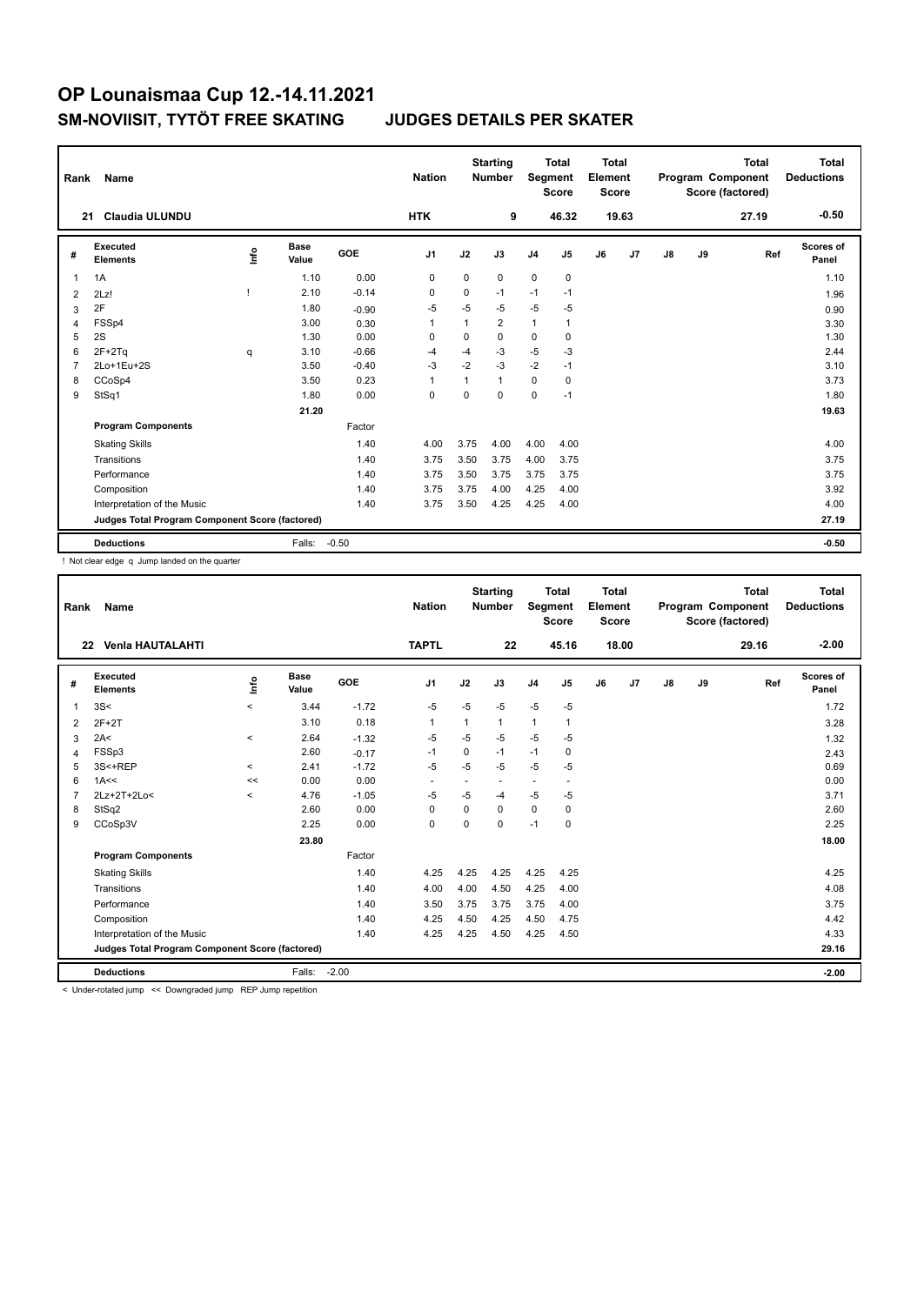| Rank           | Name                                            |         |                      |         | <b>Nation</b>  |              | <b>Starting</b><br><b>Number</b> | Segment                  | <b>Total</b><br><b>Score</b> | Total<br>Element<br><b>Score</b> |       |               |    | <b>Total</b><br>Program Component<br>Score (factored) | Total<br><b>Deductions</b> |
|----------------|-------------------------------------------------|---------|----------------------|---------|----------------|--------------|----------------------------------|--------------------------|------------------------------|----------------------------------|-------|---------------|----|-------------------------------------------------------|----------------------------|
|                | <b>Vilma SUHONEN</b><br>23                      |         |                      |         | $VG-62$        |              | 25                               |                          | 45.03                        |                                  | 18.05 |               |    | 27.98                                                 | $-1.00$                    |
| #              | <b>Executed</b><br><b>Elements</b>              | ١nf٥    | <b>Base</b><br>Value | GOE     | J <sub>1</sub> | J2           | J3                               | J <sub>4</sub>           | J5                           | J6                               | J7    | $\mathsf{J}8$ | J9 | Ref                                                   | Scores of<br>Panel         |
| 1              | 2Lz!                                            |         | 2.10                 | 0.00    | 0              | $\Omega$     | $\Omega$                         | 1                        | 0                            |                                  |       |               |    |                                                       | 2.10                       |
| 2              | $2F+2T$                                         |         | 3.10                 | 0.00    | 0              | 0            | $\Omega$                         | 0                        | $\mathbf 0$                  |                                  |       |               |    |                                                       | 3.10                       |
| 3              | FCSp                                            |         | 0.00                 | 0.00    |                |              |                                  | $\overline{\phantom{0}}$ | ٠                            |                                  |       |               |    |                                                       | 0.00                       |
| 4              | 1A                                              |         | 1.10                 | 0.00    | $\mathbf 0$    | $\mathbf 0$  | $\mathbf 0$                      | 0                        | $\mathbf 0$                  |                                  |       |               |    |                                                       | 1.10                       |
| 5              | 2Lo                                             |         | 1.70                 | 0.00    | $\Omega$       | 0            | 0                                | 0                        | 0                            |                                  |       |               |    |                                                       | 1.70                       |
| 6              | $2Lz+2T<$                                       | $\prec$ | 3.14                 | $-1.05$ | $-5$           | $-5$         | $-5$                             | $-5$                     | $-5$                         |                                  |       |               |    |                                                       | 2.09                       |
| $\overline{7}$ | StSq2                                           |         | 2.60                 | 0.00    | $\Omega$       | $\Omega$     | $\Omega$                         | $\Omega$                 | 0                            |                                  |       |               |    |                                                       | 2.60                       |
| 8              | 2F                                              |         | 1.80                 | 0.06    | $\overline{1}$ | $\mathbf{1}$ | $\Omega$                         | 0                        | 0                            |                                  |       |               |    |                                                       | 1.86                       |
| 9              | CCoSp4                                          |         | 3.50                 | 0.00    | $\overline{1}$ | 0            | $\Omega$                         | 0                        | $\mathbf 0$                  |                                  |       |               |    |                                                       | 3.50                       |
|                |                                                 |         | 19.04                |         |                |              |                                  |                          |                              |                                  |       |               |    |                                                       | 18.05                      |
|                | <b>Program Components</b>                       |         |                      | Factor  |                |              |                                  |                          |                              |                                  |       |               |    |                                                       |                            |
|                | <b>Skating Skills</b>                           |         |                      | 1.40    | 4.00           | 4.00         | 4.00                             | 4.25                     | 4.50                         |                                  |       |               |    |                                                       | 4.08                       |
|                | Transitions                                     |         |                      | 1.40    | 3.75           | 3.75         | 3.75                             | 4.00                     | 4.00                         |                                  |       |               |    |                                                       | 3.83                       |
|                | Performance                                     |         |                      | 1.40    | 3.75           | 3.75         | 4.00                             | 3.75                     | 4.00                         |                                  |       |               |    |                                                       | 3.83                       |
|                | Composition                                     |         |                      | 1.40    | 4.00           | 4.00         | 4.25                             | 4.25                     | 4.50                         |                                  |       |               |    |                                                       | 4.17                       |
|                | Interpretation of the Music                     |         |                      | 1.40    | 3.75           | 4.00         | 4.00                             | 4.25                     | 4.25                         |                                  |       |               |    |                                                       | 4.08                       |
|                | Judges Total Program Component Score (factored) |         |                      |         |                |              |                                  |                          |                              |                                  |       |               |    |                                                       | 27.98                      |
|                | <b>Deductions</b>                               |         | Falls:               | $-1.00$ |                |              |                                  |                          |                              |                                  |       |               |    |                                                       | $-1.00$                    |

< Under-rotated jump ! Not clear edge

| Rank           | <b>Name</b>                                     |    |                      |         | <b>Nation</b>            |          | <b>Starting</b><br><b>Number</b> | <b>Segment</b> | <b>Total</b><br><b>Score</b> | Total<br>Element<br><b>Score</b> |       |               |    | <b>Total</b><br>Program Component<br>Score (factored) | Total<br><b>Deductions</b> |
|----------------|-------------------------------------------------|----|----------------------|---------|--------------------------|----------|----------------------------------|----------------|------------------------------|----------------------------------|-------|---------------|----|-------------------------------------------------------|----------------------------|
|                | <b>Ava SUORANIEMI</b><br>24                     |    |                      |         | <b>TRT</b>               |          | 31                               |                | 45.01                        |                                  | 18.53 |               |    | 27.98                                                 | $-1.50$                    |
| #              | Executed<br><b>Elements</b>                     | ۴ô | <b>Base</b><br>Value | GOE     | J <sub>1</sub>           | J2       | J3                               | J <sub>4</sub> | J5                           | J6                               | J7    | $\mathsf{J}8$ | J9 | Ref                                                   | <b>Scores of</b><br>Panel  |
| $\overline{1}$ | 2S                                              |    | 1.30                 | $-0.65$ | $-5$                     | $-5$     | $-5$                             | $-5$           | $-5$                         |                                  |       |               |    |                                                       | 0.65                       |
| 2              | $2F+2Lo$                                        |    | 3.50                 | 0.00    | 0                        | $-1$     | 0                                | $\mathbf{1}$   | 0                            |                                  |       |               |    |                                                       | 3.50                       |
| 3              | 2Lz+2T+2T                                       |    | 4.70                 | $-0.14$ | 0                        | $-1$     | $-1$                             | $-1$           | 0                            |                                  |       |               |    |                                                       | 4.56                       |
| 4              | 2A<<                                            | << | 1.10                 | $-0.55$ | $-5$                     | $-5$     | $-5$                             | $-5$           | $-5$                         |                                  |       |               |    |                                                       | 0.55                       |
| 5              | StSq2                                           |    | 2.60                 | $-0.26$ | $-1$                     | $-1$     | $-2$                             | $-1$           | $-1$                         |                                  |       |               |    |                                                       | 2.34                       |
| 6              | <b>FSSp</b>                                     |    | 0.00                 | 0.00    | $\overline{\phantom{a}}$ |          |                                  | ٠              |                              |                                  |       |               |    |                                                       | 0.00                       |
| $\overline{7}$ | 2Lz                                             |    | 2.10                 | 0.00    | 0                        | $\Omega$ | $\Omega$                         | $\mathbf 0$    | $\mathbf 0$                  |                                  |       |               |    |                                                       | 2.10                       |
| 8              | 2F                                              |    | 1.80                 | 0.00    | $\mathbf 0$              | $-1$     | $\Omega$                         | $\mathbf{1}$   | 0                            |                                  |       |               |    |                                                       | 1.80                       |
| 9              | CCoSp4                                          |    | 3.50                 | $-0.47$ | $-1$                     | $-1$     | $-2$                             | $-2$           | $-1$                         |                                  |       |               |    |                                                       | 3.03                       |
|                |                                                 |    | 20.60                |         |                          |          |                                  |                |                              |                                  |       |               |    |                                                       | 18.53                      |
|                | <b>Program Components</b>                       |    |                      | Factor  |                          |          |                                  |                |                              |                                  |       |               |    |                                                       |                            |
|                | <b>Skating Skills</b>                           |    |                      | 1.40    | 4.00                     | 4.00     | 3.75                             | 4.00           | 4.25                         |                                  |       |               |    |                                                       | 4.00                       |
|                | Transitions                                     |    |                      | 1.40    | 3.75                     | 3.75     | 4.00                             | 4.25           | 4.25                         |                                  |       |               |    |                                                       | 4.00                       |
|                | Performance                                     |    |                      | 1.40    | 3.75                     | 3.75     | 4.00                             | 3.75           | 4.25                         |                                  |       |               |    |                                                       | 3.83                       |
|                | Composition                                     |    |                      | 1.40    | 4.00                     | 4.00     | 3.75                             | 4.25           | 4.50                         |                                  |       |               |    |                                                       | 4.08                       |
|                | Interpretation of the Music                     |    |                      | 1.40    | 4.00                     | 4.00     | 4.25                             | 4.00           | 4.50                         |                                  |       |               |    |                                                       | 4.08                       |
|                | Judges Total Program Component Score (factored) |    |                      |         |                          |          |                                  |                |                              |                                  |       |               |    |                                                       | 27.98                      |
|                | <b>Deductions</b>                               |    | Falls:               | $-1.50$ |                          |          |                                  |                |                              |                                  |       |               |    |                                                       | $-1.50$                    |

<< Downgraded jump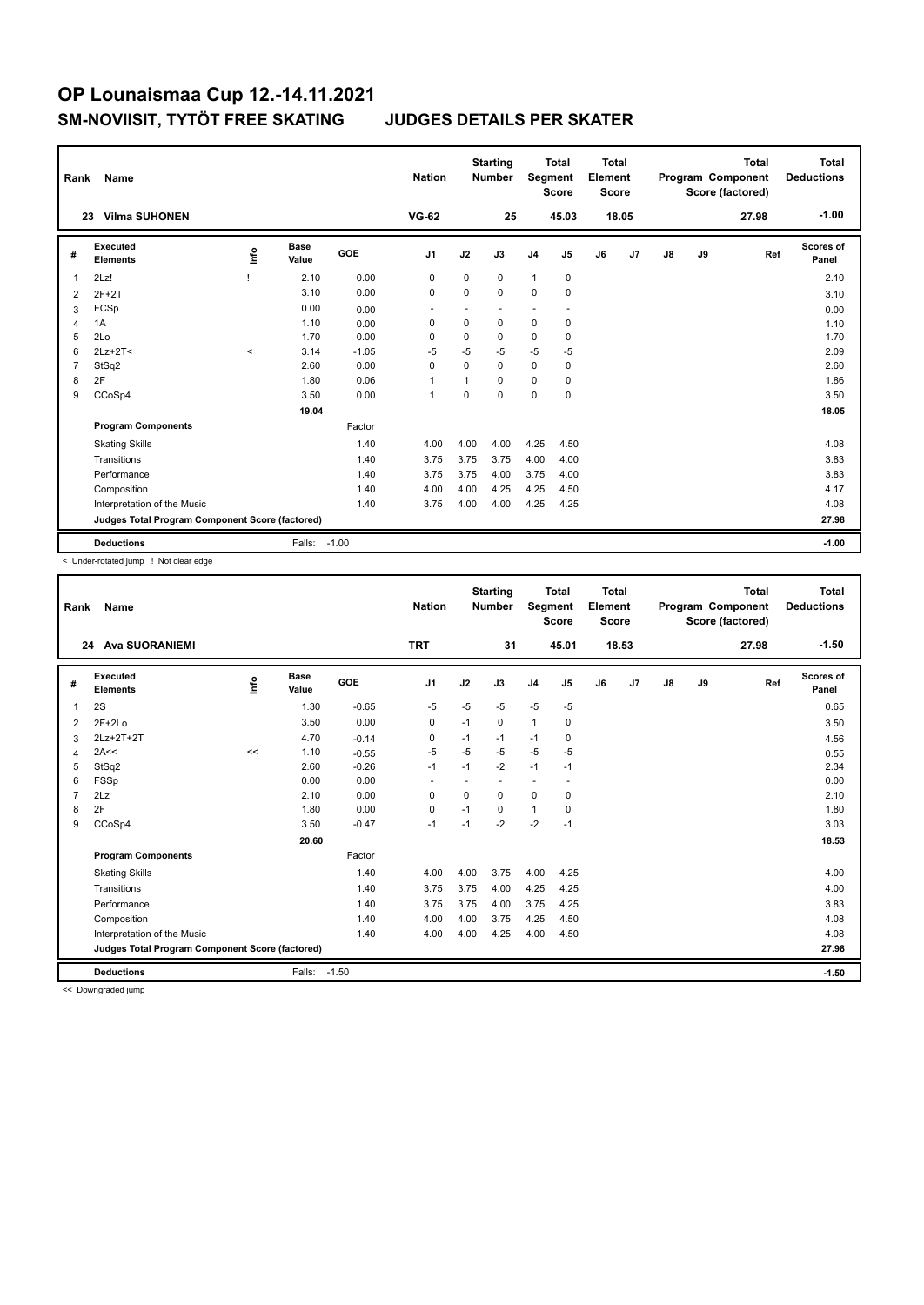| Rank           | Name                                            |       |                      |         | <b>Nation</b>  |             | <b>Starting</b><br><b>Number</b> | Segment        | <b>Total</b><br><b>Score</b> | <b>Total</b><br>Element<br><b>Score</b> |       |               |    | <b>Total</b><br>Program Component<br>Score (factored) | <b>Total</b><br><b>Deductions</b> |
|----------------|-------------------------------------------------|-------|----------------------|---------|----------------|-------------|----------------------------------|----------------|------------------------------|-----------------------------------------|-------|---------------|----|-------------------------------------------------------|-----------------------------------|
|                | <b>Siiri TAMMISTO</b><br>25                     |       |                      |         | TL.            |             | 6                                |                | 44.67                        |                                         | 18.75 |               |    | 25.92                                                 | 0.00                              |
| #              | Executed<br><b>Elements</b>                     | lnfo  | <b>Base</b><br>Value | GOE     | J <sub>1</sub> | J2          | J3                               | J <sub>4</sub> | J5                           | J6                                      | J7    | $\mathsf{J}8$ | J9 | Ref                                                   | <b>Scores of</b><br>Panel         |
| 1              | 2Lo                                             |       | 1.70                 | 0.00    | 0              | $\mathbf 0$ | 0                                | $\mathbf 0$    | $\mathbf 0$                  |                                         |       |               |    |                                                       | 1.70                              |
| 2              | 2S                                              |       | 1.30                 | 0.00    | 0              | $\Omega$    | $\Omega$                         | 0              | 0                            |                                         |       |               |    |                                                       | 1.30                              |
| 3              | $2F+2T$                                         |       | 3.10                 | $-0.24$ | $-1$           | $-2$        | $-2$                             | $-1$           | $-1$                         |                                         |       |               |    |                                                       | 2.86                              |
| 4              | 1A                                              |       | 1.10                 | 0.00    | $\mathbf 0$    | $\Omega$    | $\Omega$                         | $\mathbf 0$    | 0                            |                                         |       |               |    |                                                       | 1.10                              |
| 5              | FSSp3                                           |       | 2.60                 | $-0.17$ | $-1$           | $-1$        | 0                                | $-1$           | 0                            |                                         |       |               |    |                                                       | 2.43                              |
| 6              | 2S+2T+2Lo<                                      | $\,<$ | 3.96                 | $-0.54$ | -4             | $-5$        | $-4$                             | $-4$           | $-3$                         |                                         |       |               |    |                                                       | 3.42                              |
| $\overline{7}$ | 2F                                              |       | 1.80                 | 0.00    | $\mathbf 0$    | $\Omega$    | $\mathbf 0$                      | $\mathbf 0$    | 0                            |                                         |       |               |    |                                                       | 1.80                              |
| 8              | StSq1                                           |       | 1.80                 | $-0.06$ | 0              | 0           | $-1$                             | $-1$           | 0                            |                                         |       |               |    |                                                       | 1.74                              |
| 9              | CCoSp3V                                         |       | 2.25                 | 0.15    | $\overline{1}$ | 1           | $\Omega$                         | $\mathbf{1}$   | $\mathbf 0$                  |                                         |       |               |    |                                                       | 2.40                              |
|                |                                                 |       | 19.61                |         |                |             |                                  |                |                              |                                         |       |               |    |                                                       | 18.75                             |
|                | <b>Program Components</b>                       |       |                      | Factor  |                |             |                                  |                |                              |                                         |       |               |    |                                                       |                                   |
|                | <b>Skating Skills</b>                           |       |                      | 1.40    | 3.75           | 3.50        | 3.25                             | 3.75           | 4.00                         |                                         |       |               |    |                                                       | 3.67                              |
|                | Transitions                                     |       |                      | 1.40    | 3.50           | 3.50        | 3.50                             | 4.00           | 4.00                         |                                         |       |               |    |                                                       | 3.67                              |
|                | Performance                                     |       |                      | 1.40    | 3.50           | 3.50        | 3.50                             | 4.00           | 3.75                         |                                         |       |               |    |                                                       | 3.58                              |
|                | Composition                                     |       |                      | 1.40    | 3.75           | 3.75        | 3.75                             | 4.25           | 4.25                         |                                         |       |               |    |                                                       | 3.92                              |
|                | Interpretation of the Music                     |       |                      | 1.40    | 3.50           | 3.50        | 3.50                             | 4.25           | 4.00                         |                                         |       |               |    |                                                       | 3.67                              |
|                | Judges Total Program Component Score (factored) |       |                      |         |                |             |                                  |                |                              |                                         |       |               |    |                                                       | 25.92                             |
|                | <b>Deductions</b>                               |       |                      |         |                |             |                                  |                |                              |                                         |       |               |    |                                                       | 0.00                              |

< Under-rotated jump

| Rank           | <b>Name</b>                                                                                                                                                                                                                                                                                                                                                                                                                                                                           |                                  |                      |         | <b>Nation</b>  |             | <b>Starting</b><br><b>Number</b> | Segment        | <b>Total</b><br><b>Score</b> | <b>Total</b><br>Element<br>Score |                |               |    | <b>Total</b><br>Program Component<br>Score (factored) | <b>Total</b><br><b>Deductions</b> |
|----------------|---------------------------------------------------------------------------------------------------------------------------------------------------------------------------------------------------------------------------------------------------------------------------------------------------------------------------------------------------------------------------------------------------------------------------------------------------------------------------------------|----------------------------------|----------------------|---------|----------------|-------------|----------------------------------|----------------|------------------------------|----------------------------------|----------------|---------------|----|-------------------------------------------------------|-----------------------------------|
| 26             | Juulia REIJO                                                                                                                                                                                                                                                                                                                                                                                                                                                                          |                                  |                      |         | <b>VTL</b>     |             | 18                               |                | 43.51                        |                                  | 19.93          |               |    | 23.58                                                 | 0.00                              |
| #              | Executed<br><b>Elements</b>                                                                                                                                                                                                                                                                                                                                                                                                                                                           | $\mathop{\mathsf{Irr}}\nolimits$ | <b>Base</b><br>Value | GOE     | J <sub>1</sub> | J2          | J3                               | J <sub>4</sub> | J5                           | J6                               | J <sub>7</sub> | $\mathsf{J}8$ | J9 | Ref                                                   | <b>Scores of</b><br>Panel         |
| 1              | 1A                                                                                                                                                                                                                                                                                                                                                                                                                                                                                    |                                  | 1.10                 | 0.00    | 0              | $\mathbf 0$ | 0                                | $\mathbf{1}$   | 0                            |                                  |                |               |    |                                                       | 1.10                              |
| 2              | $2F+2Lo$                                                                                                                                                                                                                                                                                                                                                                                                                                                                              |                                  | 3.50                 | 0.00    | $\mathbf 0$    | 0           | 0                                | $\mathbf{1}$   | $\pmb{0}$                    |                                  |                |               |    |                                                       | 3.50                              |
| 3              | FSSp3                                                                                                                                                                                                                                                                                                                                                                                                                                                                                 |                                  | 2.60                 | $-0.61$ | -3             | $-3$        | $\Omega$                         | $-3$           | $-1$                         |                                  |                |               |    |                                                       | 1.99                              |
| $\overline{4}$ | 2Lo                                                                                                                                                                                                                                                                                                                                                                                                                                                                                   |                                  | 1.70                 | 0.00    | $\mathbf 0$    | $\mathbf 0$ | 0                                | $\mathbf 0$    | $\mathbf 0$                  |                                  |                |               |    |                                                       | 1.70                              |
| 5              | StSq1                                                                                                                                                                                                                                                                                                                                                                                                                                                                                 |                                  | 1.80                 | $-0.36$ | $-2$           | $-2$        | $-2$                             | $-2$           | $-1$                         |                                  |                |               |    |                                                       | 1.44                              |
| 6              | 2Lz!+2T+2T                                                                                                                                                                                                                                                                                                                                                                                                                                                                            |                                  | 4.70                 | $-0.98$ | $-5$           | $-5$        | $-5$                             | $-4$           | -3                           |                                  |                |               |    |                                                       | 3.72                              |
| $\overline{7}$ | 2F                                                                                                                                                                                                                                                                                                                                                                                                                                                                                    |                                  | 1.80                 | 0.00    | $\mathbf 0$    | 0           | 0                                | $\mathbf{1}$   | 0                            |                                  |                |               |    |                                                       | 1.80                              |
| 8              | 2Lze                                                                                                                                                                                                                                                                                                                                                                                                                                                                                  | e                                | 1.68                 | $-0.50$ | $-3$           | $-3$        | $-3$                             | $-3$           | -3                           |                                  |                |               |    |                                                       | 1.18                              |
| 9              | CCoSp4                                                                                                                                                                                                                                                                                                                                                                                                                                                                                |                                  | 3.50                 | 0.00    | 0              | 0           | $\Omega$                         | $\mathbf{1}$   | 0                            |                                  |                |               |    |                                                       | 3.50                              |
|                |                                                                                                                                                                                                                                                                                                                                                                                                                                                                                       |                                  | 22.38                |         |                |             |                                  |                |                              |                                  |                |               |    |                                                       | 19.93                             |
|                | <b>Program Components</b>                                                                                                                                                                                                                                                                                                                                                                                                                                                             |                                  |                      | Factor  |                |             |                                  |                |                              |                                  |                |               |    |                                                       |                                   |
|                | <b>Skating Skills</b>                                                                                                                                                                                                                                                                                                                                                                                                                                                                 |                                  |                      | 1.40    | 3.25           | 3.00        | 3.75                             | 3.50           | 3.50                         |                                  |                |               |    |                                                       | 3.42                              |
|                | Transitions                                                                                                                                                                                                                                                                                                                                                                                                                                                                           |                                  |                      | 1.40    | 3.00           | 3.25        | 3.50                             | 3.75           | 3.50                         |                                  |                |               |    |                                                       | 3.42                              |
|                | Performance                                                                                                                                                                                                                                                                                                                                                                                                                                                                           |                                  |                      | 1.40    | 3.00           | 3.25        | 3.00                             | 3.50           | 3.50                         |                                  |                |               |    |                                                       | 3.25                              |
|                | Composition                                                                                                                                                                                                                                                                                                                                                                                                                                                                           |                                  |                      | 1.40    | 3.25           | 3.50        | 3.25                             | 3.75           | 3.75                         |                                  |                |               |    |                                                       | 3.50                              |
|                | Interpretation of the Music                                                                                                                                                                                                                                                                                                                                                                                                                                                           |                                  |                      | 1.40    | 3.00           | 3.25        | 3.00                             | 3.50           | 3.75                         |                                  |                |               |    |                                                       | 3.25                              |
|                | Judges Total Program Component Score (factored)                                                                                                                                                                                                                                                                                                                                                                                                                                       |                                  |                      |         |                |             |                                  |                |                              |                                  |                |               |    |                                                       | 23.58                             |
|                | <b>Deductions</b>                                                                                                                                                                                                                                                                                                                                                                                                                                                                     |                                  |                      |         |                |             |                                  |                |                              |                                  |                |               |    |                                                       | 0.00                              |
|                | $\mathbf{1} \cdot \mathbf{1} \cdot \mathbf{1} \cdot \mathbf{1} \cdot \mathbf{1} \cdot \mathbf{1} \cdot \mathbf{1} \cdot \mathbf{1} \cdot \mathbf{1} \cdot \mathbf{1} \cdot \mathbf{1} \cdot \mathbf{1} \cdot \mathbf{1} \cdot \mathbf{1} \cdot \mathbf{1} \cdot \mathbf{1} \cdot \mathbf{1} \cdot \mathbf{1} \cdot \mathbf{1} \cdot \mathbf{1} \cdot \mathbf{1} \cdot \mathbf{1} \cdot \mathbf{1} \cdot \mathbf{1} \cdot \mathbf{1} \cdot \mathbf{1} \cdot \mathbf{1} \cdot \mathbf{$ |                                  |                      |         |                |             |                                  |                |                              |                                  |                |               |    |                                                       |                                   |

e Wrong edge ! Not clear edge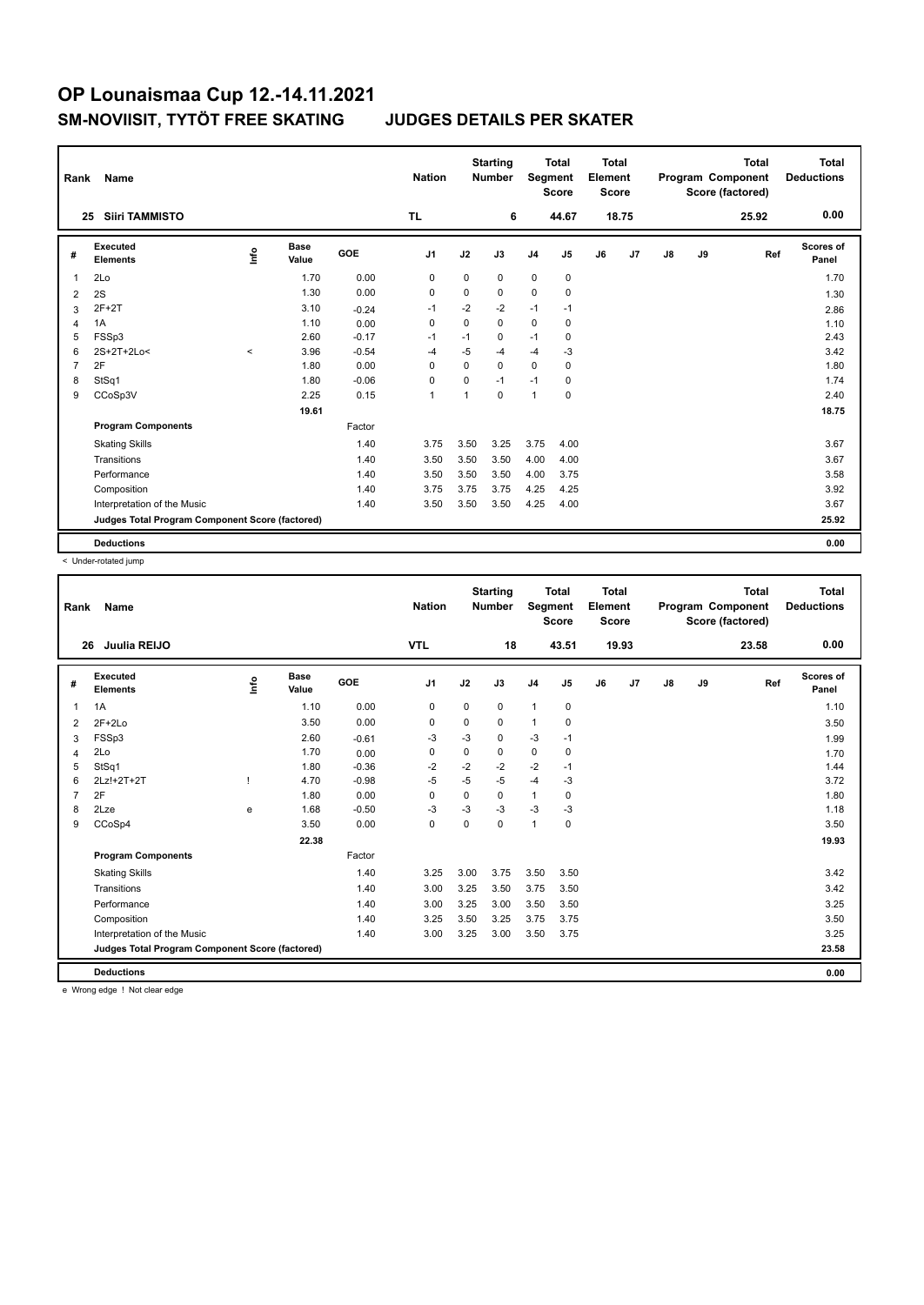| Rank           | Name                                            |          |                      |         | <b>Nation</b>            |                          | <b>Starting</b><br><b>Number</b> |                | <b>Total</b><br>Segment<br><b>Score</b> | <b>Total</b><br>Element<br><b>Score</b> |       |    |    | <b>Total</b><br>Program Component<br>Score (factored) | <b>Total</b><br><b>Deductions</b> |
|----------------|-------------------------------------------------|----------|----------------------|---------|--------------------------|--------------------------|----------------------------------|----------------|-----------------------------------------|-----------------------------------------|-------|----|----|-------------------------------------------------------|-----------------------------------|
| 27             | <b>Minea HELSKE</b>                             |          |                      |         | <b>ESJT</b>              |                          | 15                               |                | 43.01                                   |                                         | 17.87 |    |    | 26.14                                                 | $-1.00$                           |
| #              | <b>Executed</b><br><b>Elements</b>              | ١nf٥     | <b>Base</b><br>Value | GOE     | J <sub>1</sub>           | J2                       | J3                               | J <sub>4</sub> | J5                                      | J6                                      | J7    | J8 | J9 | Ref                                                   | Scores of<br>Panel                |
| 1              | 2Aq                                             | q        | 3.30                 | $-0.88$ | $-2$                     | $-2$                     | $-3$                             | $-3$           | $-3$                                    |                                         |       |    |    |                                                       | 2.42                              |
| $\overline{2}$ | 3S<<                                            | <<       | 1.30                 | $-0.65$ | $-5$                     | $-5$                     | $-5$                             | $-5$           | $-5$                                    |                                         |       |    |    |                                                       | 0.65                              |
| 3              | CCoSp                                           |          | 0.00                 | 0.00    | $\overline{\phantom{a}}$ | $\overline{\phantom{a}}$ | $\overline{\phantom{a}}$         | ٠              | $\overline{\phantom{a}}$                |                                         |       |    |    |                                                       | 0.00                              |
| $\overline{4}$ | 2A<                                             | $\hat{}$ | 2.64                 | $-1.32$ | $-5$                     | $-5$                     | $-5$                             | $-5$           | $-5$                                    |                                         |       |    |    |                                                       | 1.32                              |
| 5              | $2F+2T<$                                        | $\prec$  | 2.84                 | $-0.66$ | $-4$                     | $-4$                     | -4                               | $-3$           | -3                                      |                                         |       |    |    |                                                       | 2.18                              |
| 6              | 2Lz+1Eu+2S                                      |          | 3.90                 | 0.07    | 0                        | $\Omega$                 | 0                                | $\mathbf{1}$   | $\mathbf{1}$                            |                                         |       |    |    |                                                       | 3.97                              |
| $\overline{7}$ | StSq1                                           |          | 1.80                 | 0.00    | $\Omega$                 | $\Omega$                 | $-1$                             | 0              | 0                                       |                                         |       |    |    |                                                       | 1.80                              |
| 8              | 2Lz                                             |          | 2.10                 | 0.00    | 0                        | $\mathbf 0$              | $\Omega$                         | 0              | $\mathbf 0$                             |                                         |       |    |    |                                                       | 2.10                              |
| 9              | FSSp3                                           |          | 2.60                 | $-0.17$ | $-1$                     | $-1$                     | $\Omega$                         | $-1$           | 0                                       |                                         |       |    |    |                                                       | 2.43                              |
| 10             | BA <sub>1</sub>                                 |          | 1.00                 | 0.00    | 0                        | 0                        | $\Omega$                         | 0              | $\mathbf 0$                             |                                         |       |    |    |                                                       | 1.00                              |
|                |                                                 |          | 21.48                |         |                          |                          |                                  |                |                                         |                                         |       |    |    |                                                       | 17.87                             |
|                | <b>Program Components</b>                       |          |                      | Factor  |                          |                          |                                  |                |                                         |                                         |       |    |    |                                                       |                                   |
|                | <b>Skating Skills</b>                           |          |                      | 1.40    | 3.75                     | 3.75                     | 3.50                             | 4.25           | 4.25                                    |                                         |       |    |    |                                                       | 3.92                              |
|                | Transitions                                     |          |                      | 1.40    | 3.50                     | 3.25                     | 3.25                             | 3.75           | 4.00                                    |                                         |       |    |    |                                                       | 3.50                              |
|                | Performance                                     |          |                      | 1.40    | 3.50                     | 3.50                     | 3.25                             | 3.75           | 4.25                                    |                                         |       |    |    |                                                       | 3.58                              |
|                | Composition                                     |          |                      | 1.40    | 3.75                     | 3.75                     | 3.75                             | 4.25           | 4.50                                    |                                         |       |    |    |                                                       | 3.92                              |
|                | Interpretation of the Music                     |          |                      | 1.40    | 3.75                     | 3.50                     | 3.50                             | 4.00           | 4.50                                    |                                         |       |    |    |                                                       | 3.75                              |
|                | Judges Total Program Component Score (factored) |          |                      |         |                          |                          |                                  |                |                                         |                                         |       |    |    |                                                       | 26.14                             |
|                | <b>Deductions</b>                               |          | Falls:               | $-1.00$ |                          |                          |                                  |                |                                         |                                         |       |    |    |                                                       | $-1.00$                           |

< Under-rotated jump << Downgraded jump q Jump landed on the quarter

| Rank           | <b>Name</b>                                     |      |                      |         | <b>Nation</b>  |          | <b>Starting</b><br><b>Number</b> | Segment        | <b>Total</b><br><b>Score</b> | Total<br>Element<br><b>Score</b> |       |               |    | <b>Total</b><br>Program Component<br>Score (factored) | Total<br><b>Deductions</b> |
|----------------|-------------------------------------------------|------|----------------------|---------|----------------|----------|----------------------------------|----------------|------------------------------|----------------------------------|-------|---------------|----|-------------------------------------------------------|----------------------------|
|                | Olivia KALLIO<br>28                             |      |                      |         | <b>VG-62</b>   |          | 32                               |                | 38.90                        |                                  | 13.81 |               |    | 25.09                                                 | 0.00                       |
| #              | Executed<br><b>Elements</b>                     | Info | <b>Base</b><br>Value | GOE     | J <sub>1</sub> | J2       | J3                               | J <sub>4</sub> | J <sub>5</sub>               | J6                               | J7    | $\mathsf{J}8$ | J9 | Ref                                                   | <b>Scores of</b><br>Panel  |
| $\overline{1}$ | 1A                                              |      | 1.10                 | 0.00    | $\mathbf 0$    | $\Omega$ | 0                                | $\mathbf 0$    | 0                            |                                  |       |               |    |                                                       | 1.10                       |
| 2              | 2S                                              |      | 1.30                 | 0.00    | $\mathbf 0$    | $-1$     | $\Omega$                         | $\mathbf 0$    | $\mathbf 0$                  |                                  |       |               |    |                                                       | 1.30                       |
| 3              | <b>FSSp</b>                                     |      | 0.00                 | 0.00    | ٠              |          | $\overline{\phantom{a}}$         | ۰              |                              |                                  |       |               |    |                                                       | 0.00                       |
| 4              | 2Lze                                            | e    | 1.68                 | $-0.61$ | $-3$           | -4       | $-4$                             | $-4$           | $-2$                         |                                  |       |               |    |                                                       | 1.07                       |
| 5              | $2F+1T$                                         |      | 2.20                 | $-0.24$ | $-1$           | $-2$     | $-1$                             | $-2$           | $-1$                         |                                  |       |               |    |                                                       | 1.96                       |
| 6              | 2Lze+2T<+2Lo<<                                  | <<   | 3.22                 | $-0.84$ | $-5$           | $-5$     | $-5$                             | $-5$           | $-5$                         |                                  |       |               |    |                                                       | 2.38                       |
| $\overline{7}$ | CCoSp3                                          |      | 3.00                 | $-0.30$ | $-1$           | $-1$     | $-2$                             | $-1$           | $-1$                         |                                  |       |               |    |                                                       | 2.70                       |
| 8              | StSq1                                           |      | 1.80                 | $-0.24$ | $-1$           | $-1$     | $-3$                             | $-1$           | $-2$                         |                                  |       |               |    |                                                       | 1.56                       |
| 9              | 2F                                              |      | 1.80                 | $-0.06$ | 0              | $-1$     | 0                                | $-2$           | 0                            |                                  |       |               |    |                                                       | 1.74                       |
|                |                                                 |      | 16.10                |         |                |          |                                  |                |                              |                                  |       |               |    |                                                       | 13.81                      |
|                | <b>Program Components</b>                       |      |                      | Factor  |                |          |                                  |                |                              |                                  |       |               |    |                                                       |                            |
|                | <b>Skating Skills</b>                           |      |                      | 1.40    | 3.50           | 3.75     | 3.50                             | 3.75           | 3.75                         |                                  |       |               |    |                                                       | 3.67                       |
|                | Transitions                                     |      |                      | 1.40    | 3.25           | 3.50     | 3.50                             | 3.50           | 3.75                         |                                  |       |               |    |                                                       | 3.50                       |
|                | Performance                                     |      |                      | 1.40    | 3.25           | 3.50     | 2.75                             | 3.50           | 4.00                         |                                  |       |               |    |                                                       | 3.42                       |
|                | Composition                                     |      |                      | 1.40    | 3.75           | 3.75     | 3.25                             | 3.75           | 4.00                         |                                  |       |               |    |                                                       | 3.75                       |
|                | Interpretation of the Music                     |      |                      | 1.40    | 3.50           | 3.50     | 3.25                             | 3.75           | 3.75                         |                                  |       |               |    |                                                       | 3.58                       |
|                | Judges Total Program Component Score (factored) |      |                      |         |                |          |                                  |                |                              |                                  |       |               |    |                                                       | 25.09                      |
|                | <b>Deductions</b>                               |      |                      |         |                |          |                                  |                |                              |                                  |       |               |    |                                                       | 0.00                       |

< Under-rotated jump << Downgraded jump e Wrong edge